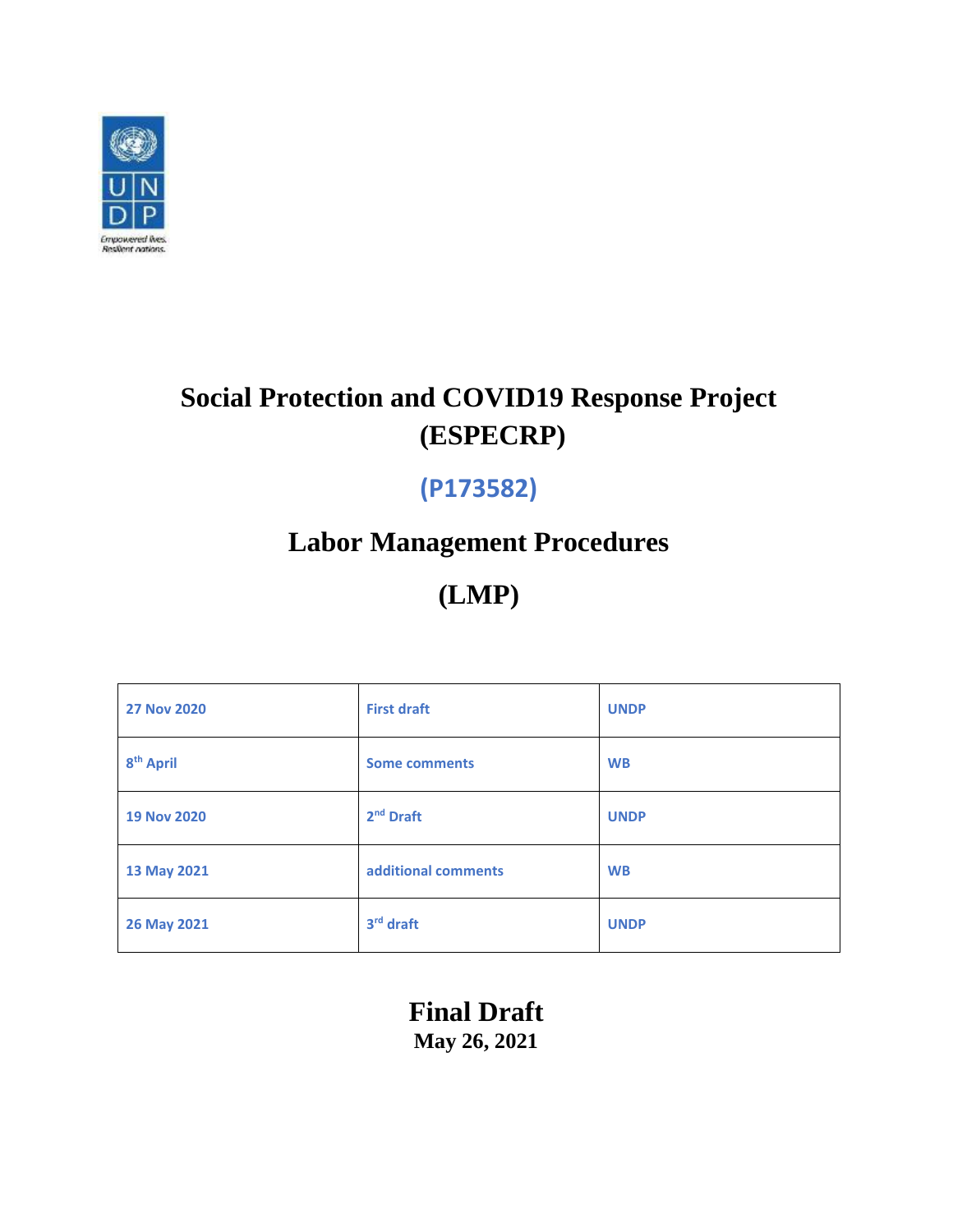# **Contents**

| 3.                               |                                                                             |
|----------------------------------|-----------------------------------------------------------------------------|
| 4 <sub>1</sub>                   |                                                                             |
| 5.                               | BRIEF OVERVIEW OF LABOR LEGISLATION: OCCUPATIONAL HEALTH AND SAFETY12       |
| 6.                               | POLICIES AND PROCEDURES FOR MANAGEMENT OF LABOR ISSUES UNDER THE PROJECT 14 |
| $7_{\scriptscriptstyle{\ddots}}$ |                                                                             |
| 8.                               |                                                                             |
| 8.1                              |                                                                             |
| 8.2                              |                                                                             |
| 9 <sub>1</sub>                   |                                                                             |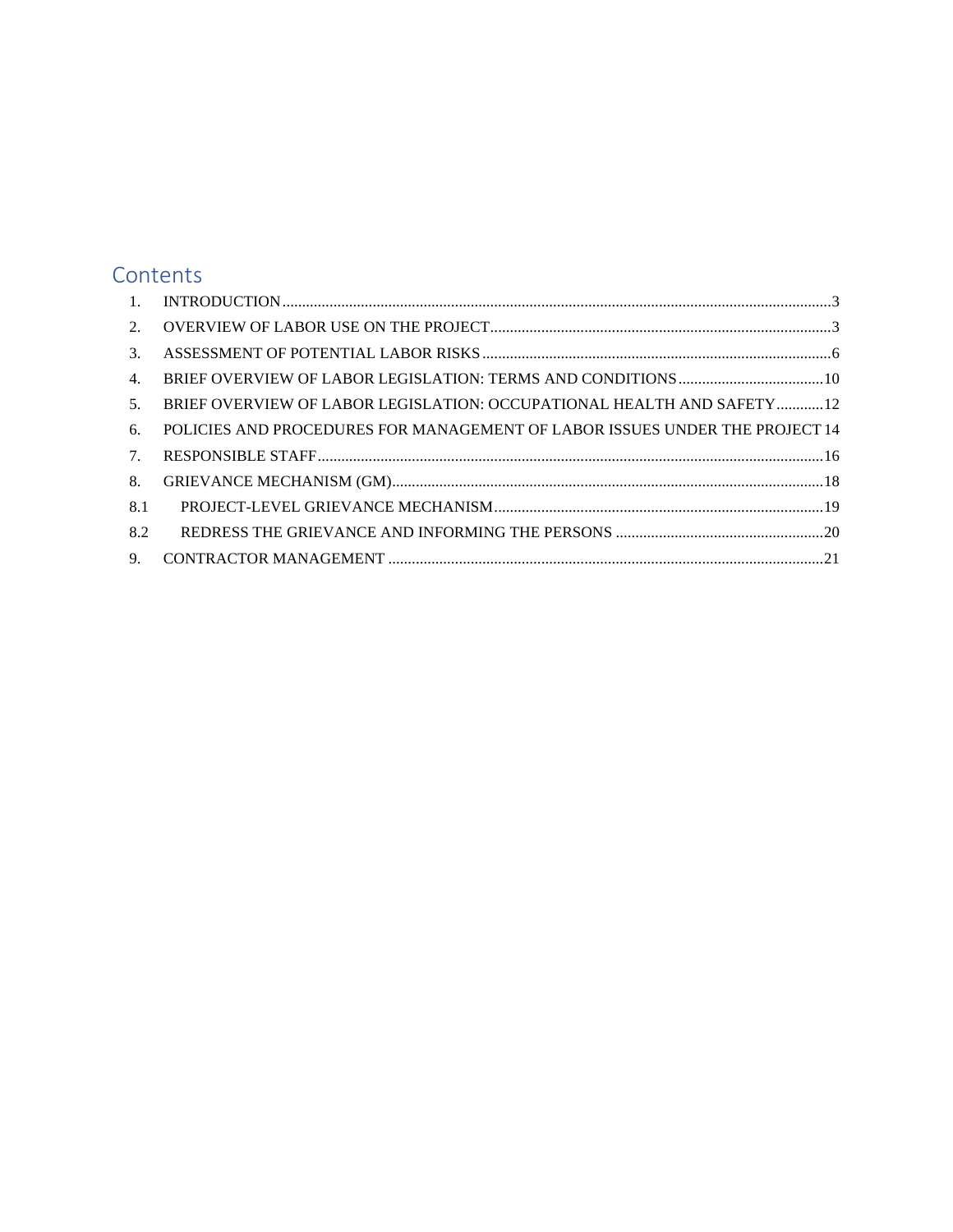## <span id="page-2-0"></span>**1. INTRODUCTION**

This Labor Management Procedure (LMP) has been prepared for the Emergency Social Protection Enhancement and COVID-19 Response Project (ESPECRP), which will ensure compliance with Environmental and Social Standard on Labor and Working Conditions (ESS2) of the World Bank's Environmental and Social Framework (ESF) and the national legislation and regulations of the Government of Yemen. Accordingly, the purpose of this LMP is to facilitate the planning and implementation of the project by identifying the main labor requirements, the associated risks, and the procedures and resources necessary to address the project-related labor issues. The LMP sets out general guidance relevant to different forms of labor but also issues and concerns that relate to COVID-19 considerations.

# <span id="page-2-1"></span>**2. OVERVIEW OF LABOR USE ON THE PROJECT**

ESS2 categorizes the workers into direct workers, contracted workers, community workers. This Labor Management Procedure (LMP) applies to all project workers as defined in ESS2:

• **Direct workers-** The project will be managed and supervised by UNDP. Implementing partners (SFD, PWP and SMEPs, SMED) staff are considered also as direct workers. In addition, personnel contracted directly by the IPs such as consultants are also be considered as direct workers. Workers under Sub-components 1.2 and 2.3. are also considered direct workers.

### **The UNDP team is proposed to consist of the following personnel:**

- o Project Manager
- o Project coordinator
- o Monitoring and evaluation Specialist
- o IT Specialist
- o Communication and Visibility Specialist
- o International Safeguard Specialist
- o Environmental and Social Safeguard Specialist
- o National Gender and Social Safeguards Specialist
- o National Occupational Health and Safety Specialist
- o Project Assistant

### **PWP The direct workers will include staff & consultant staff:**

- o PWP Director
- o 7 Main Area Staff
- o Technical Advisor
- o Legally Advisor
- o 5 Procurement Staff
- o 3 Investment Planning Staff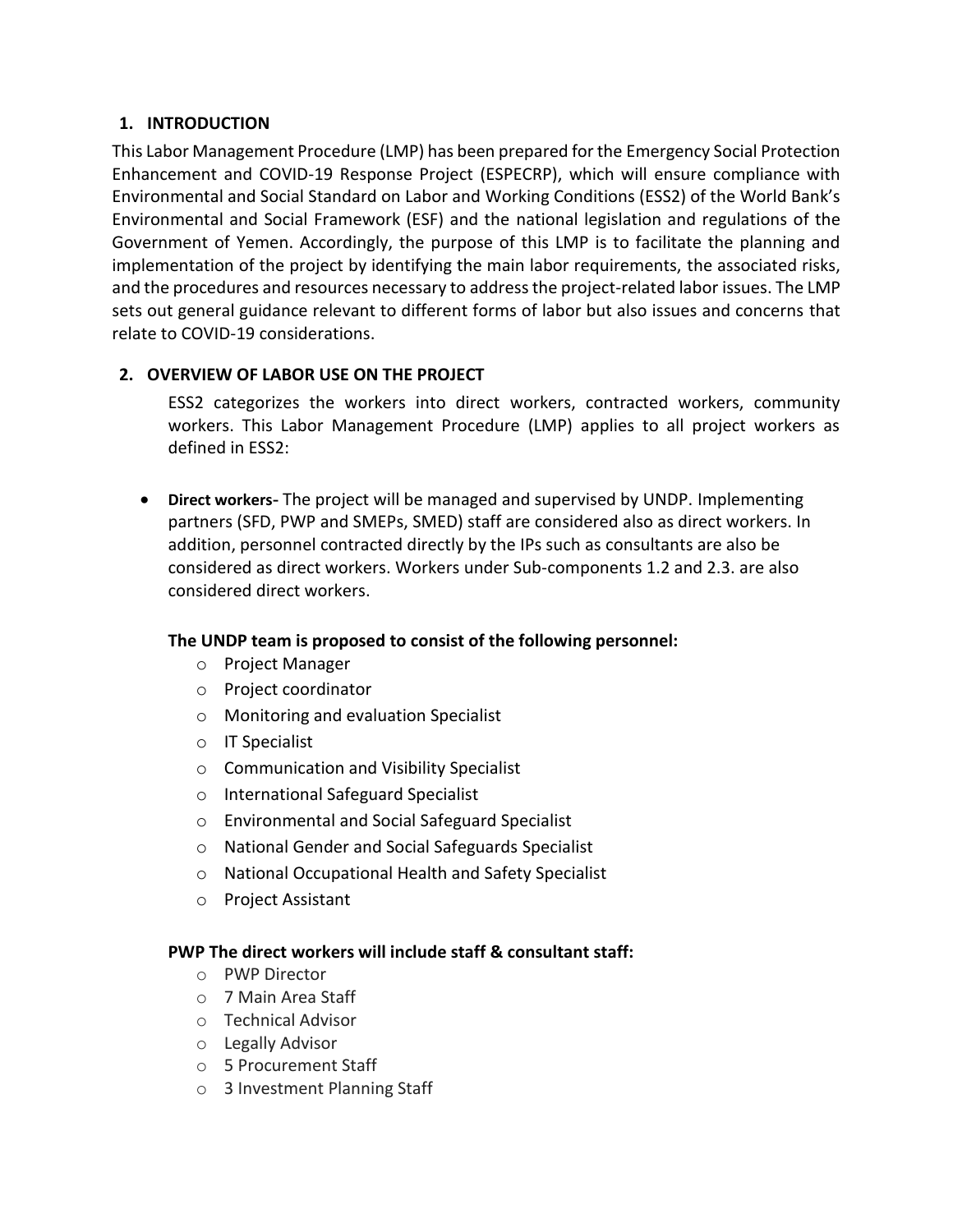- o 8 Finical Unit Staff
- o 2 Internal Auditor Staff
- o 3 Monitoring and Evaluation Staff
- o 3 Safeguard Staff
- o 6 Technical Unit Staff
- o 2 HR Staff
- o 3 IT Staff
- o 2 Social Communication and Media Staff
- o 6 Logistic Staff
- o 6 Audience Hall Staff
- o 40 Sub areas Staff



Figure 1: PWP Project Organization Structure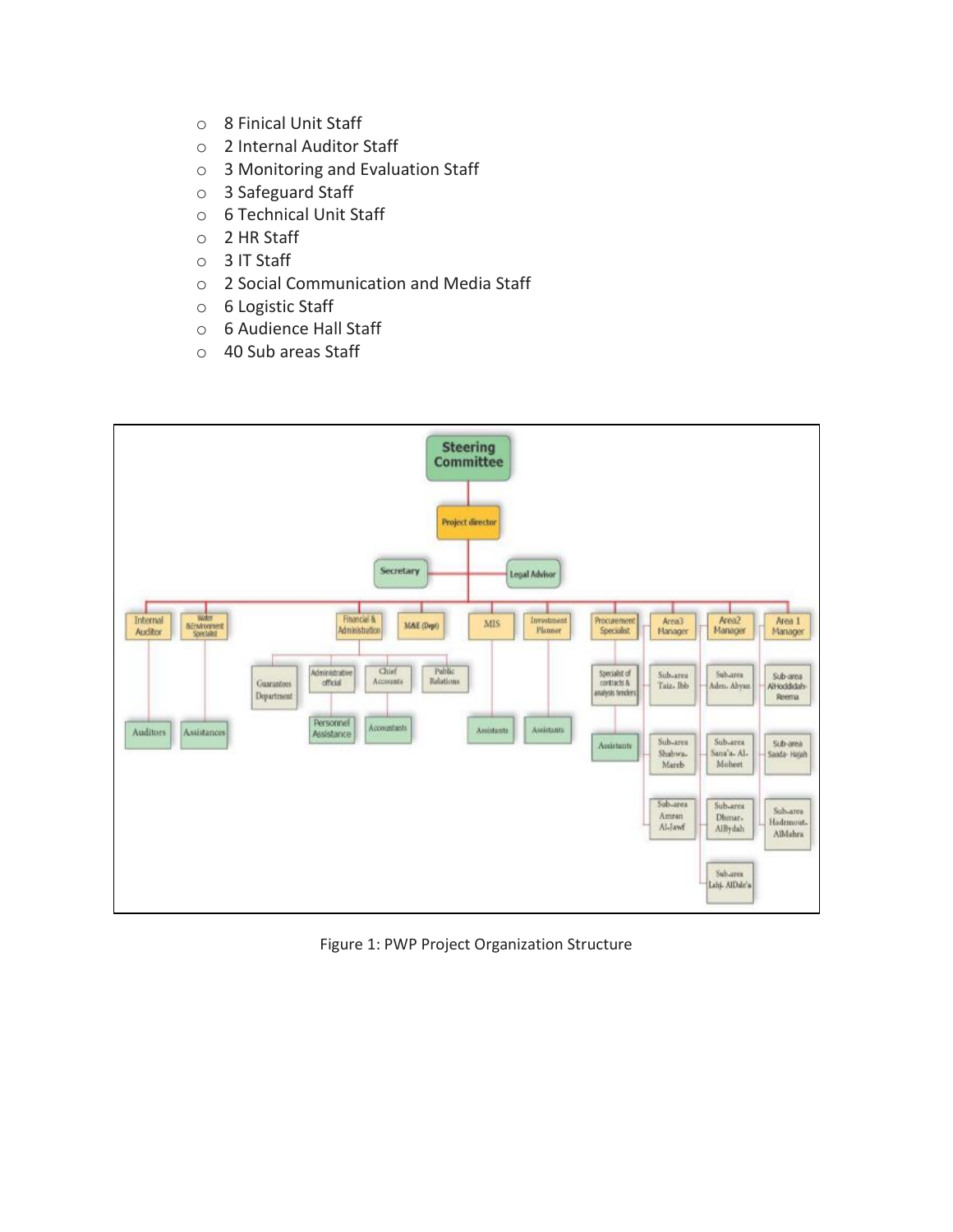## **SFD direct workers will include all staff & consultant staff:**

Social Fund for Development (SFD) Project Organizational Structure:



Figure 2: SFD Project Organization Structure

### **SMEPS: The direct workers will include all staff & consultant staff:**

SMEPS Project Organization Structure:



Figure 3: SMEPS Project Organization Structure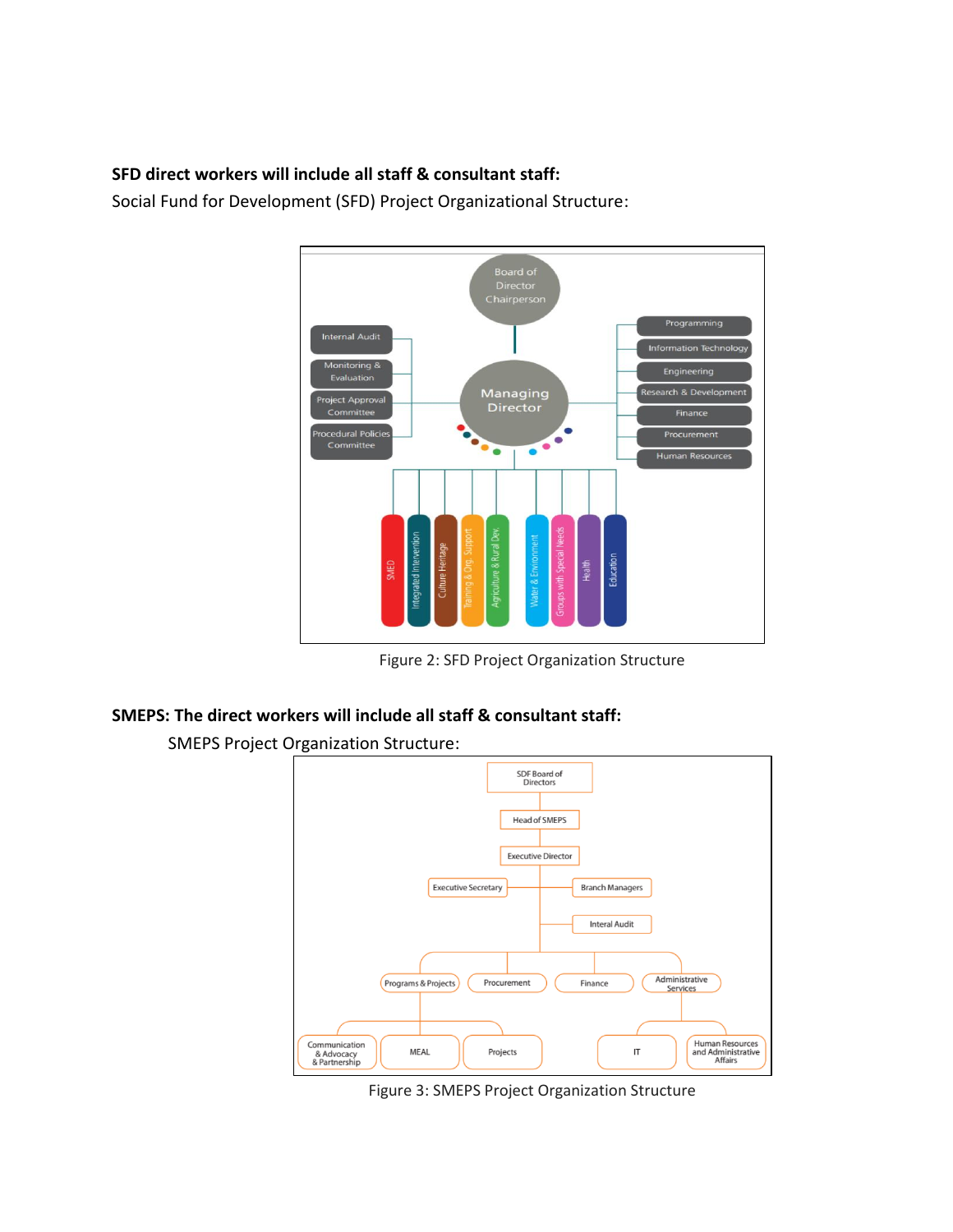- **Contracted workers-** Contracted workers include the contractors who in turn employs workers/ labor based on daily wages to perform (i) skilled field-related works, (ii) ITrelated works, (iii) training-related works. Community contractors is a mechanism implemented by SFD and PWP in performing developmental projects with the participation of local communities, this method includes conducting or managing contracts for the implementation of works and services with community contractors and other service providers such as builders, car drivers and professionals in order to complete a specific project. Therefore, the eligibility conditions for community contractors are less demanding (e.g., no condition of two years' experience and financial capability) and the liability is shared between them and the IP, particularly in conducting safeguard training and awareness, recruiting technical staff, enforcing safeguards measures, and providing insurance of workers.
- **Community workers** Include Labor / Workers recruited by the contractor from within the communities. To meet the objectives of the ESPECRP of providing temporary employment and economic opportunities for vulnerable communities, the contractor should recruit at least 50% of the workers from the local community.
- **Primary supply workers** The project would not engage primary supply workers, as community contractors would source materials for sub-projects, such as gravels for stone pavement.

### **Characteristics of Project Workers**:

All workers for the ESPECRP will be recruited locally. Contractors will be encouraged to recruit local workers including female workers to the most extent possible. Female workers will be assigned to tasks appropriate with their capabilities. Contractors will ensure that labor meet the minimum approved age i.e. not less than 18 years for light work not involving any potential risks or hazards and above 18 years for others.

### **Timing of Labor Requirements:**

For each community asset, consultants will be recruited at the design stage. contractors, supervision and workers will all be recruited at the beginning of the subproject. Skilled workers will be hired, when required, according to the nature of the works. The number of workers needed for each activity will be determined prior to implementation.

### <span id="page-5-0"></span>**3. ASSESSMENT OF POTENTIAL LABOR RISKS**

#### **Project Components:**

The Emergency Social Protection Enhancement and COVID-19 Response Project (ESPECRP) builds on the ongoing IDA financed Emergency Crisis Response Project (ECRP) to deliver support to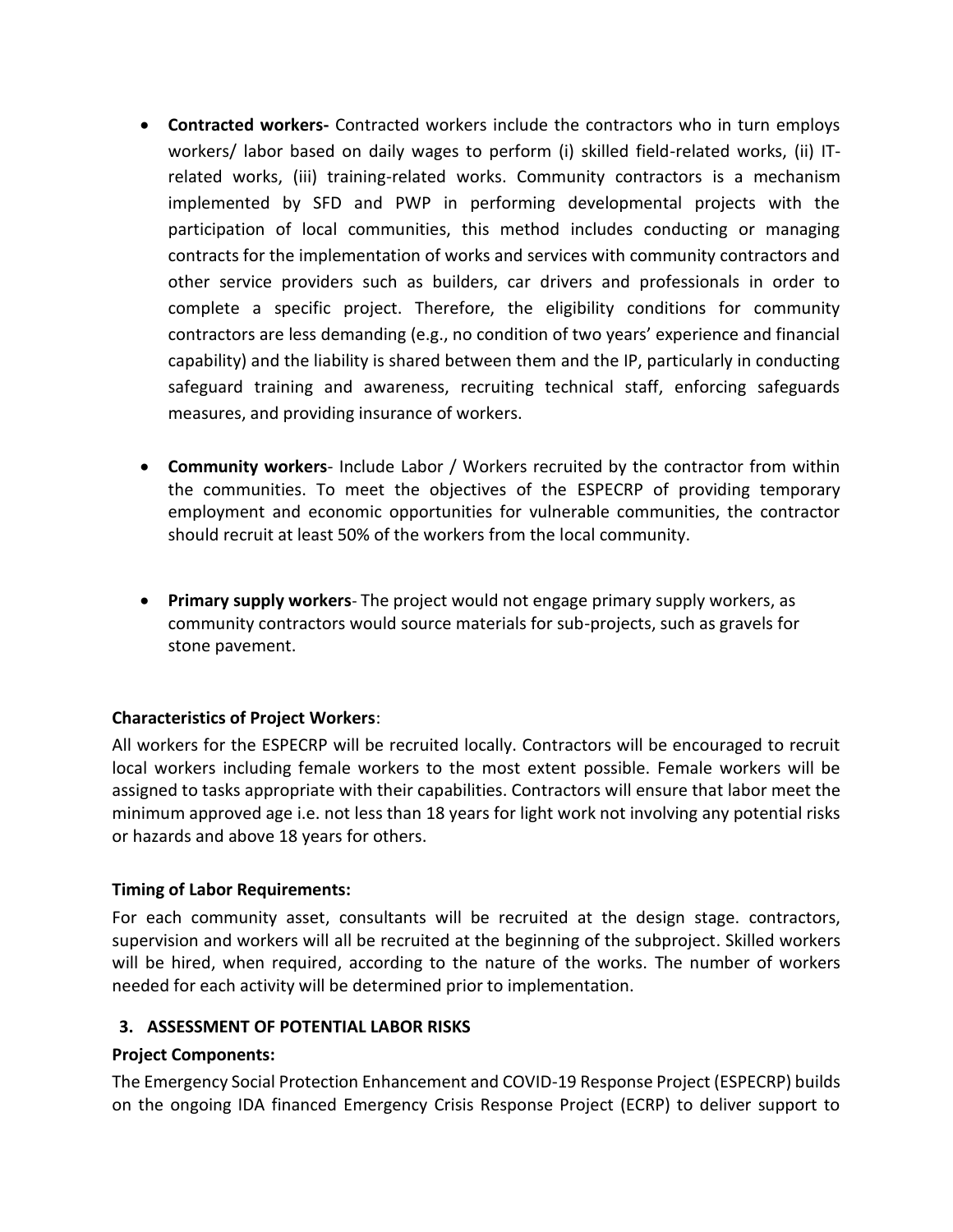vulnerable Yemenis affected by conflict, COVID-19 and climate-related shocks. The project development objective is to provide cash transfers, temporary employment, and increased access to basic services and economic opportunities to vulnerable populations affected by COVID-19 and the ongoing conflict.

The Project will mainly target food insecure households and focus on interventions that are most effective at addressing food insecurity. Given the short-term food security needs, most of the Project funds are expected to be used to provide cash transfers (CTs) to vulnerable households. This includes unconditional cash transfers to Social Welfare Fund (SWF) beneficiaries as well as cash top ups and complementary services for SWF families that are most at risk of malnutrition. For vulnerable people that are able to work, the Project will continue to engage with communities to provide temporary employment opportunities to build valuable community assets, prioritizing community projects that contribute to food security, climate resilience and anchoring gender sensitive interventions. And in an effort to address food insecurity more sustainably, the Project will continue to provide economic opportunities to vulnerable populations through support to Small and Micro Enterprises (SMEs), with an emphasis on food market resilience and market-based mechanisms. Similar to the ECRP, Project interventions will include COVID-19-sensitive measures.

The project will cover Three main components for a duration of three years. Below are the components that will be managed by UNDP

#### *Component 1: Cash transfers*

- Subcomponent 1.2: Cash for Nutrition
	- o Implemented by SFD
	- o Managed by UNDP

#### *Component 2: Labor intensive works and economic opportunities*

- Subcomponent 2.1: Cash for Work
	- o Implemented by SFD
	- o Managed by UNDP
- Subcomponent 2.2: Community Assets
	- o Implemented by PWP
	- o Managed by UNDP
- Subcomponent 2.3: Economic opportunities and food market resilience
	- o Implemented by SFD
	- o Managed by UNDP

#### *Component 3: Project management, monitoring and evaluation*

• It includes direct and indirect costs; capacity building of SFD and PWP, TPM and evaluation

#### **I- Impacts related to the Social risks, cover:**

(a) impacts relating to mistargeting and the lack of transparency and discrimination marginalised groups; and corruption in selection of the project recipients;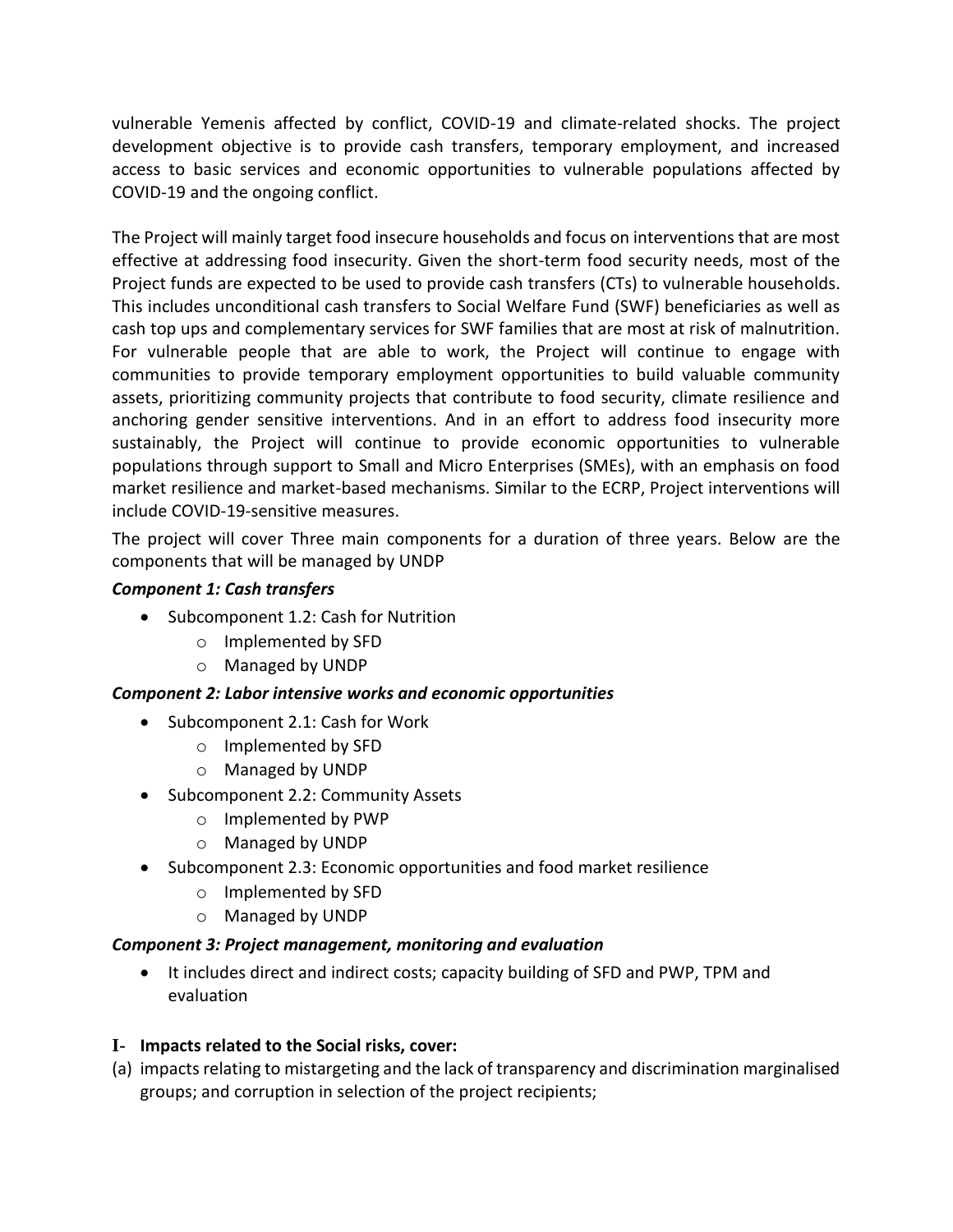- (b) Effects of gender blindness, gender based violence, sexual abuse and exploitation typically associated with catastrophic events;
- (c) Negative impacts related to discrimination against women and children elderly and persons with disabilities during project beneficiarie selection;
- (d) impacts related to lack of children protection and children work due to high need of money among poor families; and
- (e) Impacts related to conflict eruption and social disputes due to lack of consideration to the different stakeholders' needs and interests and mishandling water owernship, use and property rights.

#### **II- Environmental risks, incorporating:**

- (a) Impacts of overuse, mismanagment deterioation to soils and land resource;
- (b) Impacts related to solid waste produced by workers (trash and plastic bags) accumulating and polluting the environment.

#### **III- Occupational and community Health and Safety risks, including:**

- a) Community health and safety impacts relating to project activities during the implementation, COVID-19 and cholera infections impacts related to possible contamination of existing water sources;
- b) impacts relalted to occupational health and safety for community such as excavation risks, cutting, breaking, quarrying, and transferring of stones…etc.;
- c) impacts related to destruction of public services infrastructure.

### **Key Labor Risks Include:**

### **Child Labor and Forced Labor**

Subprojects will be implemented by local workers. Ensuring that the terms and conditions for these workers are in accordance with the requirements of national law and in compliance of this LMP, in particular child and forced labor.

Moreover, the deteriorating economic conditions present the risk that child and/or forced labor may be used in programming activities. As the construction activities will involve hazardous work, persons under the age of 18 will not be employed by the project unless to perform light duties. Similarly, no child, forced, involuntary or unpaid labor will be used in any works activities directly associated with the project.

#### **Labor influx**

In some cases, worker unavailability or lack of technical skills and capacity among local community will require the implementing partner/ contractor to bring skilled labor from outside the project area. This influx is compounded by an influx of other people ("followers") who follow the incoming workforce with the aim of selling them goods and services, or in pursuit of job or business opportunities. The rapid migration to and settlement of workers and followers in the project area is called labor influx, the influx of workers and followers can lead to adverse social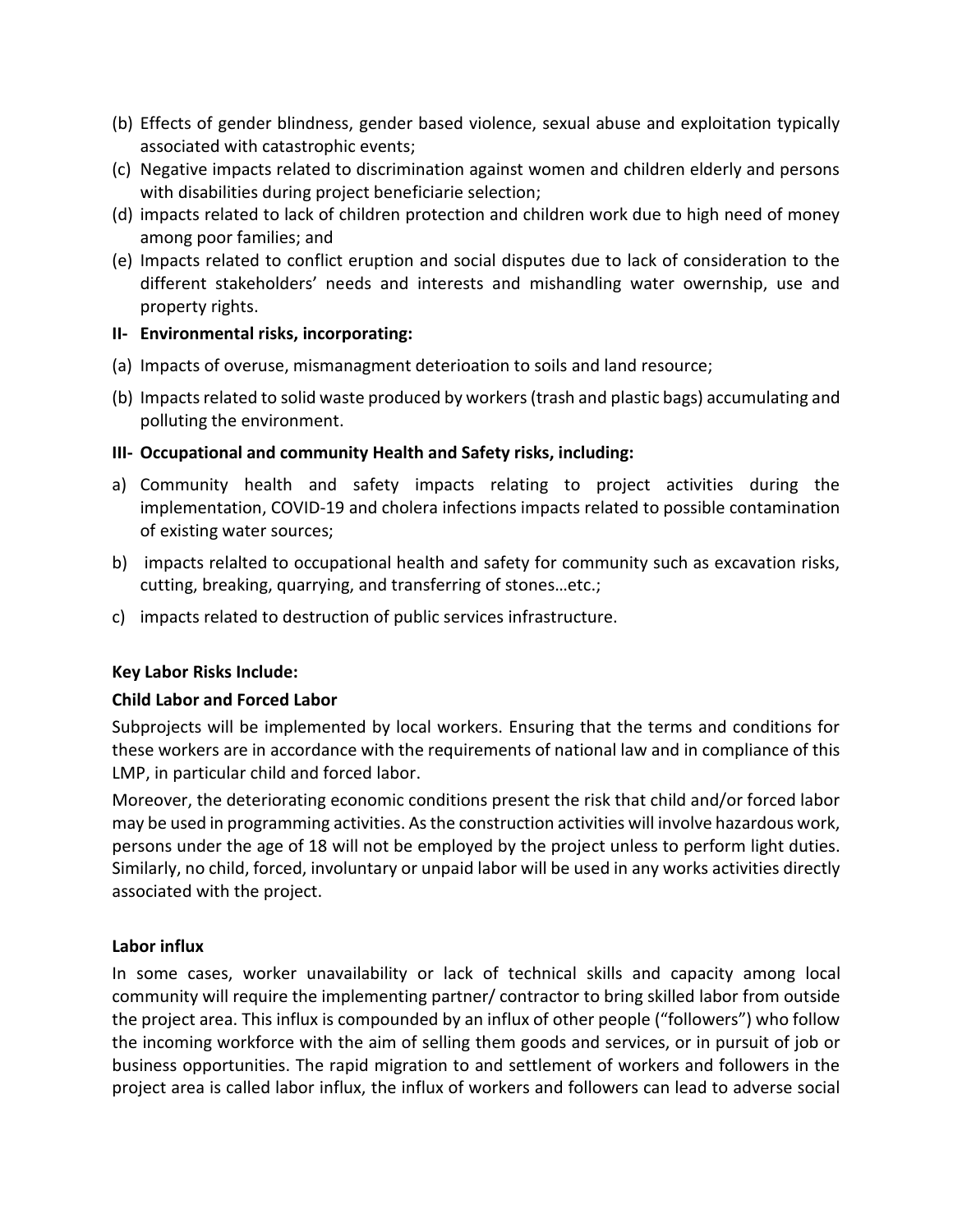and environmental impacts on local communities, especially if the communities are rural, remote or small. Such adverse impacts may include increased demand and competition for local social and health services, as well as for goods and services, which can lead to price hikes and crowding out of local consumers, increased volume of traffic and higher risk of accidents, increased demands on the ecosystem and natural resources, social conflicts within and between communities, increased risk of spread of communicable diseases, and increased rates of illicit behavior and crime.

Depending on the size and the skill level of the local workforce, a share of the workers required for the project will be recruited locally. This is generally easier for unskilled workers, while more specialized staff (typically required in smaller numbers) frequently will be hired from elsewhere.

UNDP, PWP, SFD will ensure Transparent local community engagement and participation during initial project decision-making and continue routinely throughout the life of the project through GRMs to ensure effective Information disclosure, community involvement.

### **Gender-based Violence (GBV)/Sexual Exploitation and Abuse (SEA)/Sexual Harassment (SH):**

With persistent gender gaps existing even prior to the conflict (i.e., in education, legal restrictions on mobility and decision-making, barriers to female participation in the labor force and in political life, and few opportunities for voice, paid work and entrepreneurial activity), women are more vulnerable to the economic, social and security challenges that result from the conflict and should thus be proactively reached for access to cash to improve their purchasing power for food and basic necessities. The stark gender gaps are influenced by and set within the context of conservative and strict gender norms. The project includes specific actions and design parameters to ensure the inclusion and participation of women. Such design parameters will ensure women are provided an equal opportunity to benefit from the employment opportunities (for example, targeting female-headed households, allowing flexibility in work hours, and providing on-site childcare). Consideration for IDPs, women and youth as specific vulnerable groups are included in the targeting as well as type of intervention.

Investing in persons with disability is central to poverty reduction and achieving the sustainable development goals.

The project will ensure that gender sensitive interventions are mainstreamed across all project components, creating pathways for employment and participation in society and playing a key role in building resilience to shocks, improving livelihoods and mitigating social constraints. This is relevant in the current country context as empowering women's full productive potential can yield enormous dividends in reducing GBV, gender gaps in education, employment and access to services. A GBV assessment will be undertaken for the project prior to implementation to have a sense of potential GBV, Sexual Exploitation and Abuse (SEA)/SH. The assessment will be conducted to cover activities under components 1 and 2 since there will be interaction between male workers and female beneficiaries and labourers provided by contractors. The project will prepare a Gender Action Plan.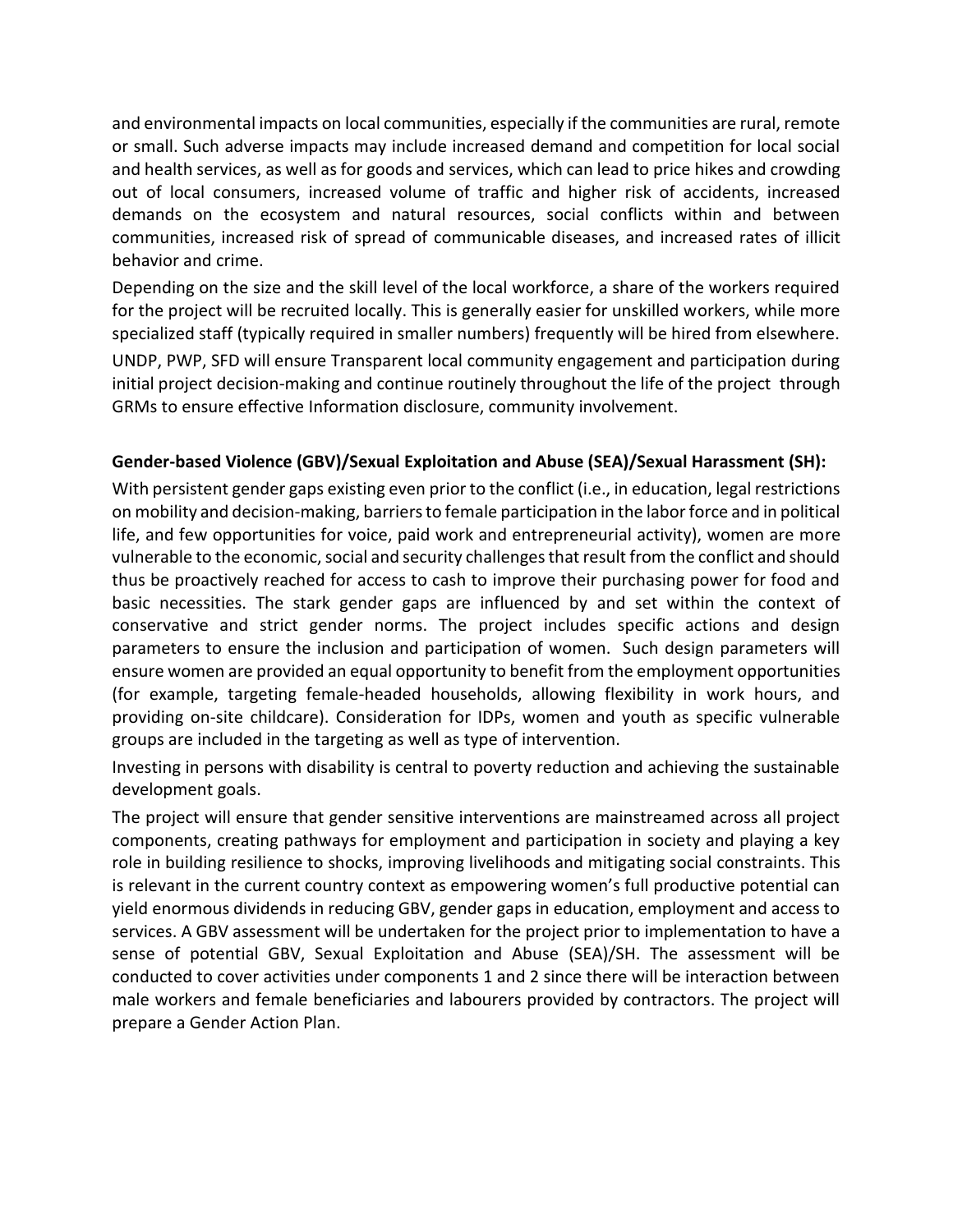### **Community Health and Safety:**

Implementing partners (SFD, PWP) and members of community organizations, would be interacting with communities to inform them about the subprojects and support them to prepare the applications. These interactions would increase the risk of exposure to the virus for these workers and the risk for the communities, especially if proper hygiene, safety precautions and social distancing measures are not adhered to. Therefore, activities that bring groups of people together must be avoided, unless absolutely necessary, and only then with precautions.

In addition, communities may be negatively impacted by project activities: noise, waste, traffic, lighting, excavation and so forth. This may result in negative actions towards project operations such as road closures and the prevention of workers or suppliers from entering the worksite. It is imperative that implementing partners implement control measures to avoid and minimize the impacts of the project on communities.

### **Occupational Health and Safety (OHS):**

Community workers are members of the community who are recruited by the contractor as skilled or unskilled workers to work in the providing the community asset. For unskilled and untrained local population, risk remains that some accidents may occur that lead to injuries. hazards will depend on the type of subproject works to be implemented.

Many workers and community members will be exposed to occupational health and safety hazards, including but not limited to:

- Excavations hazards
- Construction works such as working at heights or in confined spaces
- Exposure to chemicals (as paints, solvents, lubricants, and fuels, pesticides, chemical fertilizers)
- Traffic accidents
- Lifting of heavy objects
- Exposure to construction airborne agents (dust, silica and asbestos)
- Ergonomic hazards during construction
- Security Incidents such as: armed attacks, hostage taking or kidnapping, unlawful detention, explosions, violent unrest/disputes between the implementing partner and local authorities and communities.

### <span id="page-9-0"></span>**4. BRIEF OVERVIEW OF LABOR LEGISLATION: TERMS AND CONDITIONS**

The Republic of Yemen has drafted policies and established institutions and responsibilities for Labor management, joined international conventions and developed sector legislation and procedures. Key among these are:

### **Gender**

• Yemen ratified the Convention on Elimination of all Forms of Discriminations Against Women (CEDAW) in 1984, and prepared a National Strategy for Women Development in 1997, which was updated in 2015. Implementation of CEDAW is delegated to relevant ministries and authorities (Decree 55/2009). Based on amendments proposed by the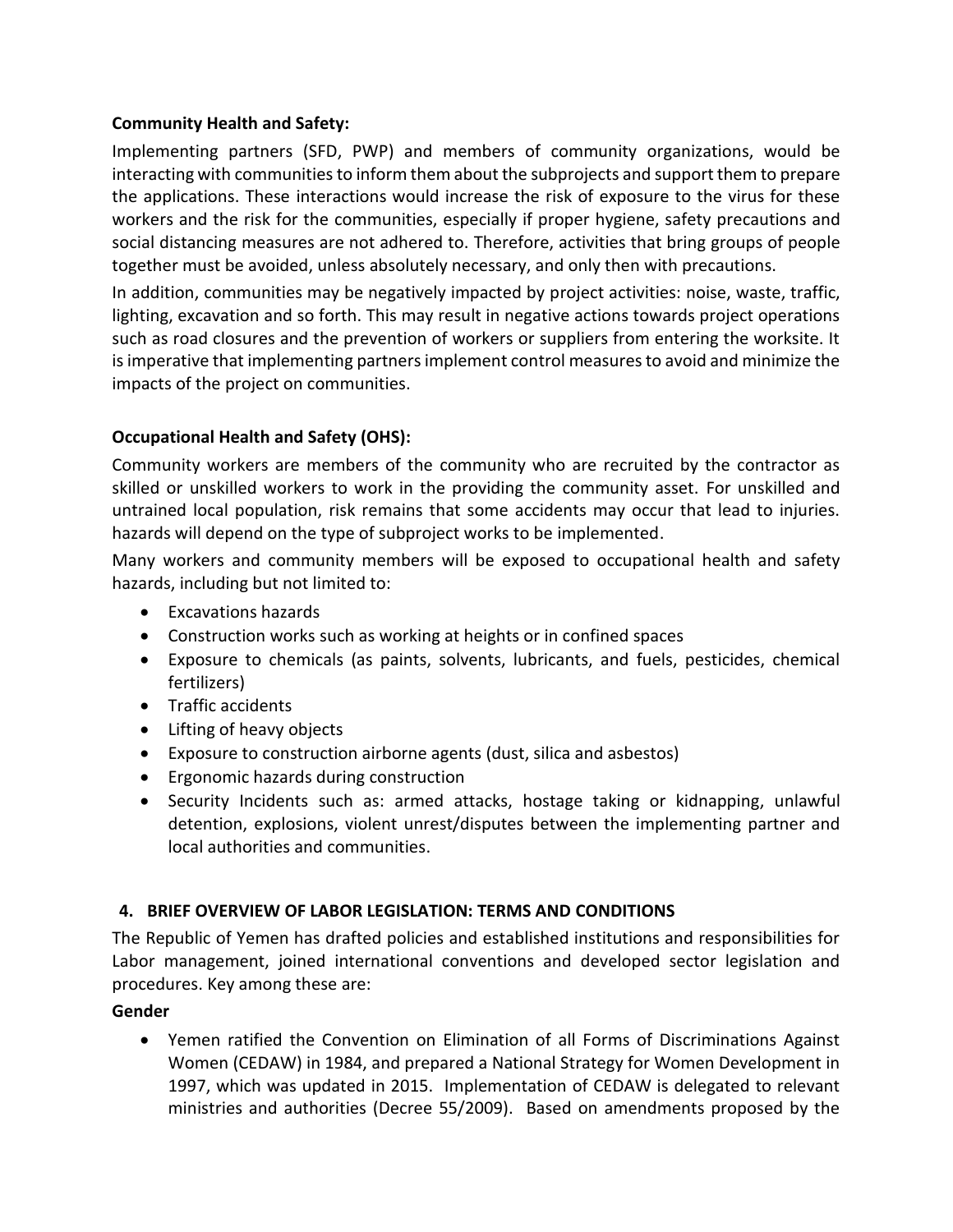Women National Committee, 24 laws were amended to ensure building gender balance in accordance with the convention.

• The Labor Law (Law 5/1995) states that women are equal to man in all aspects without any discrimination, and that equality should be maintained between women and men workers in recruitment, promotion, wages, training, social insurance. It also regulates work time for pregnant women.

#### **Labor**

• The Labor Law regulates the rights and wages of workers, their protection, occupational health, and safety. In addition, the Social Insurance Law regulates retirement compensation.

### **Child Labor**

- Yemen has ratified ILO Convention Number 138 on Minimum Age for Admission to Employment (Law 7/2001). The Convention establishes a minimum age for admission to employment.
- Yemen has also ratified the ILO Convention 182 on the Worst Forms of Child Labor. It refers to child labor as work that is mentally, physically, socially or morally dangerous and harmful to children; and interferes with their schooling by depriving them of the opportunity to attend school, by obliging them to leave school prematurely; or by requiring them to attempt to combine school attendance with excessively long and heavy work.

### **4.1 Terms and Conditions**

### **Employment Agreement:**

All employers are required to enter into an employment agreement in writing with their employees. The duration of a Yemeni worker's contract shall be considered unlimited unless otherwise specified by agreement between the two parties. Upon signing a contract of employment, a worker may be subject to a probationary period not exceeding six months with the same employer, to be stipulated in the contract. It shall be forbidden to employ a worker on probation more than once for the same job.

### **Minors:**

The law considers a minor to be a person under the age of 15. It shall be forbidden to employ a young person (any male or female person under 15 years of age). Article 7 of Ministerial Order No. 11 of 2013 (52), state that the minimum age for Hazardous Work is 18 years old. Nevertheless, Minors under the age of 18 are prohibited from engaging in any kind of employment in the project.

### **Women's employment:**

Women shall be equal with men in relation to all conditions of employment and employment rights, duties and relationships, without any discrimination. Women shall also be equal with men in employment, promotion, wages, training and rehabilitation and social insurance. The requirements of job or occupational specifications shall not be considered as discrimination.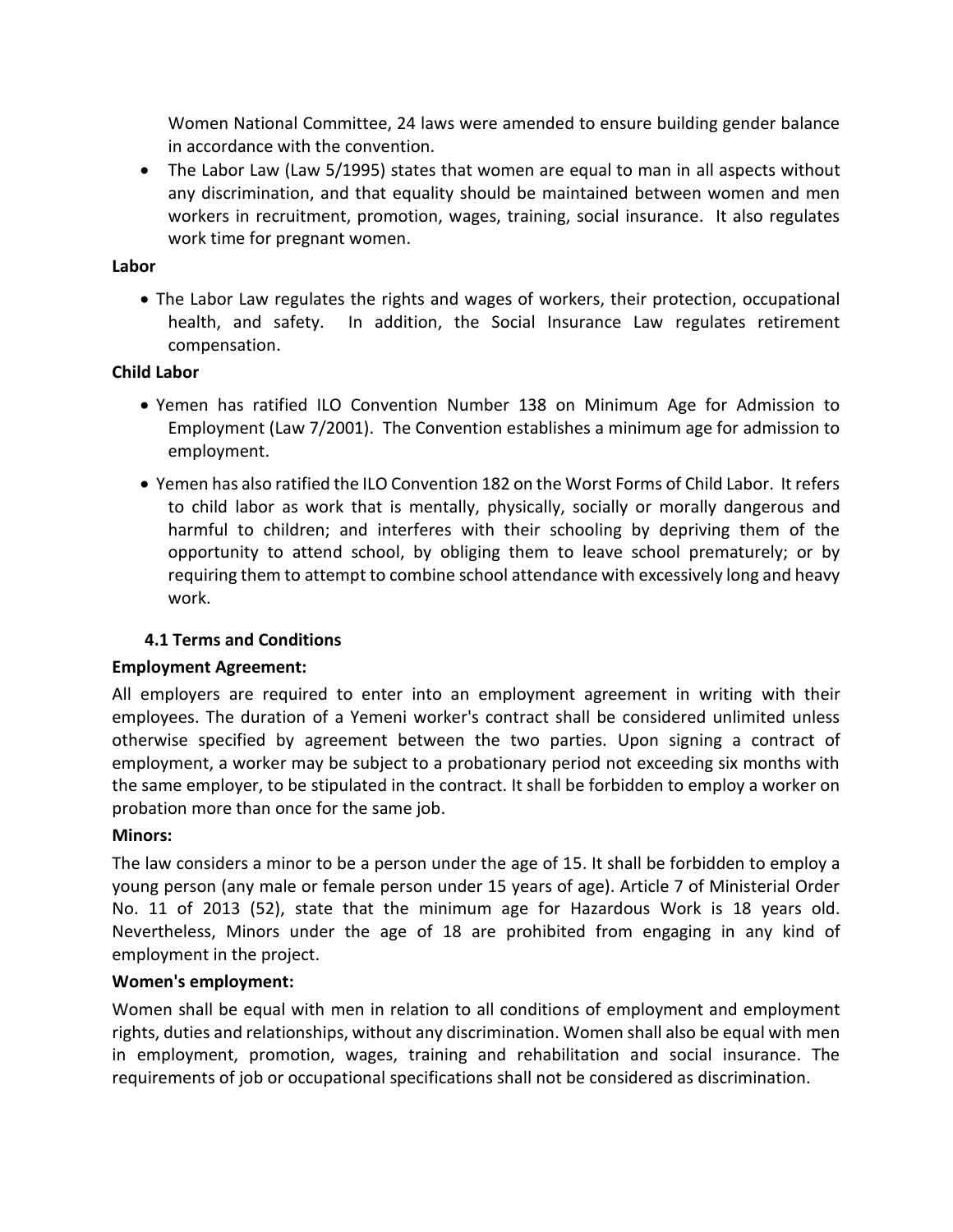It shall be forbidden to assign a woman to overtime work as from the sixth month of her pregnancy and during the first six months following her return to work after maternity leave.

#### **Working Hours:**

Official working hours shall not exceed eight hours per day or 48 hours per week. Weekly hours of work shall be distributed over six working days followed by one day of rest with full pay. No employee shall be required to work more than 6 (six) consecutive days a week (on a day that is normally a day off or has been agreed as a day off), without being provided with twenty-four consecutive hours of leave. Official working hours during the month of Ramadhan shall not exceed six hours per day or 36 hours per week.

#### **Dismissal:**

Employees have a right not to be dismissed unfairly, without cause. The Act provides a list of disciplinary measures that can be taken reasonably against an employee due to misconduct and which must ordinarily be exhausted before any dismissal. it shall be forbidden for an employer to terminate a contract of employment in the following cases:

- During any of the worker's leave.
- During the investigation of a dispute between the employer and the worker, provided that such investigation shall not exceed four months, unless the worker commits another violation which requires his dismissal.
- During the worker's detention by the competent authorities in connection with his work, pending a final decision in the matter.

#### **Wages and deductions:**

The minimum wage payable to a worker shall not be less than the minimum wage paid by the state administration. The average daily minimum wage of a worker remunerated on the basis of production piece rates shall not be less than the daily minimum wage specified for the occupation or industry concerned. The daily wages of workers not paid on a monthly, weekly or daily basis shall be calculated on the basis of the average wages earned by their counterparts for days effectively worked for the same employer over the past year or during their period of service if less than one year. Employees may be fined for absenteeism from work during official working hours, such fine to be deducted from his/her wages and to be commensurate to the time absent from work. No other fines shall be imposed by the employer on account of absenteeism.

#### **Overtime Work:**

Employees shall not be required to work overtime except unless this has been agreed in the employment agreement. Wages for overtime work shall be calculated according to the following rates:

- One-and-a-half hours' basic wages per hour of overtime on normal working days.
- Two hours' basic wages per hour of overtime at night, on the day of weekly rest, and on official holidays and leave, in addition to entitlement to standard wages for such holidays.

### <span id="page-11-0"></span>**5. BRIEF OVERVIEW OF LABOR LEGISLATION: OCCUPATIONAL HEALTH AND SAFETY**

Employers shall observe the following rules: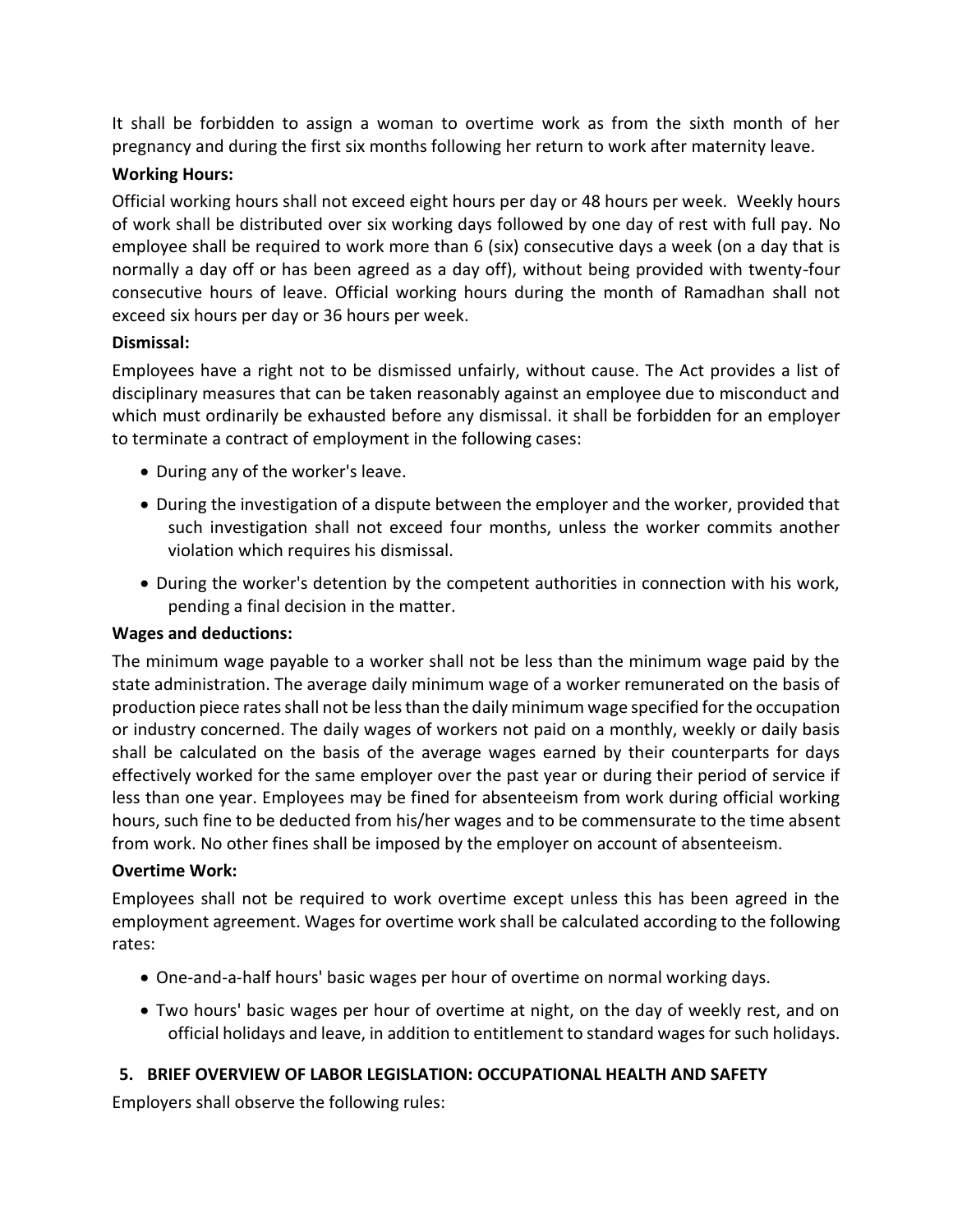- Workplace health and safety conditions shall be maintained in conformity with occupational safety and health requirements.
- Workplaces shall be properly ventilated and adequately lighted during working hours in accordance with the standards established by the authorities responsible for occupational safety and health.
- The necessary precautions shall be taken to protect workers from such damage to their health as may be caused by gas, dust, smoke or any other emissions or waste likely to be discharged by the industry.
- The necessary precautions shall be taken to protect workers against the hazards of equipment and machinery and the hazards of conveyors and handling, including any risks of collapse.
- The necessary precautions shall be taken against natural hazards and damage, including health, humidity and cold.
- The necessary precautions shall be taken against the hazards of excessive light, noise, and any risk of explosion.
- Easily accessible lavatories and washrooms shall be provided, and separate lavatories and washrooms shall be provided for women workers if women are employed on the premises.
- An adequate and easily accessible supply of drinking water shall be provided for the worker's use.
- The necessary precautions shall be taken to deal with fires and provide fire-fighting equipment, including emergency exits, which shall be maintained in working order at all times.
- Industrial accidents and occupational diseases shall be recorded in a register and notified to the competent authorities and statistics on industrial accidents and occupational diseases shall be kept for submission upon request.

Employers shall take the necessary precautions to protect workers and ensure their safety against such hazards as may arise from their work and the machinery in use. The employer shall not deduct any amount from their wages in consideration of:

- The provision of protective devices, equipment and clothing to protect workers from exposure to occupational injuries and diseases;
- Any allowances granted to workers for working in conditions harmful to their health, or any meals provided to them in compliance with occupational safety and health requirements.
- Expenses incurred on account of workers' medical examinations, regular or otherwise, as necessitated by occupational safety and health requirements.
- The provision of first aid equipment at the workplace.

Employees are required to: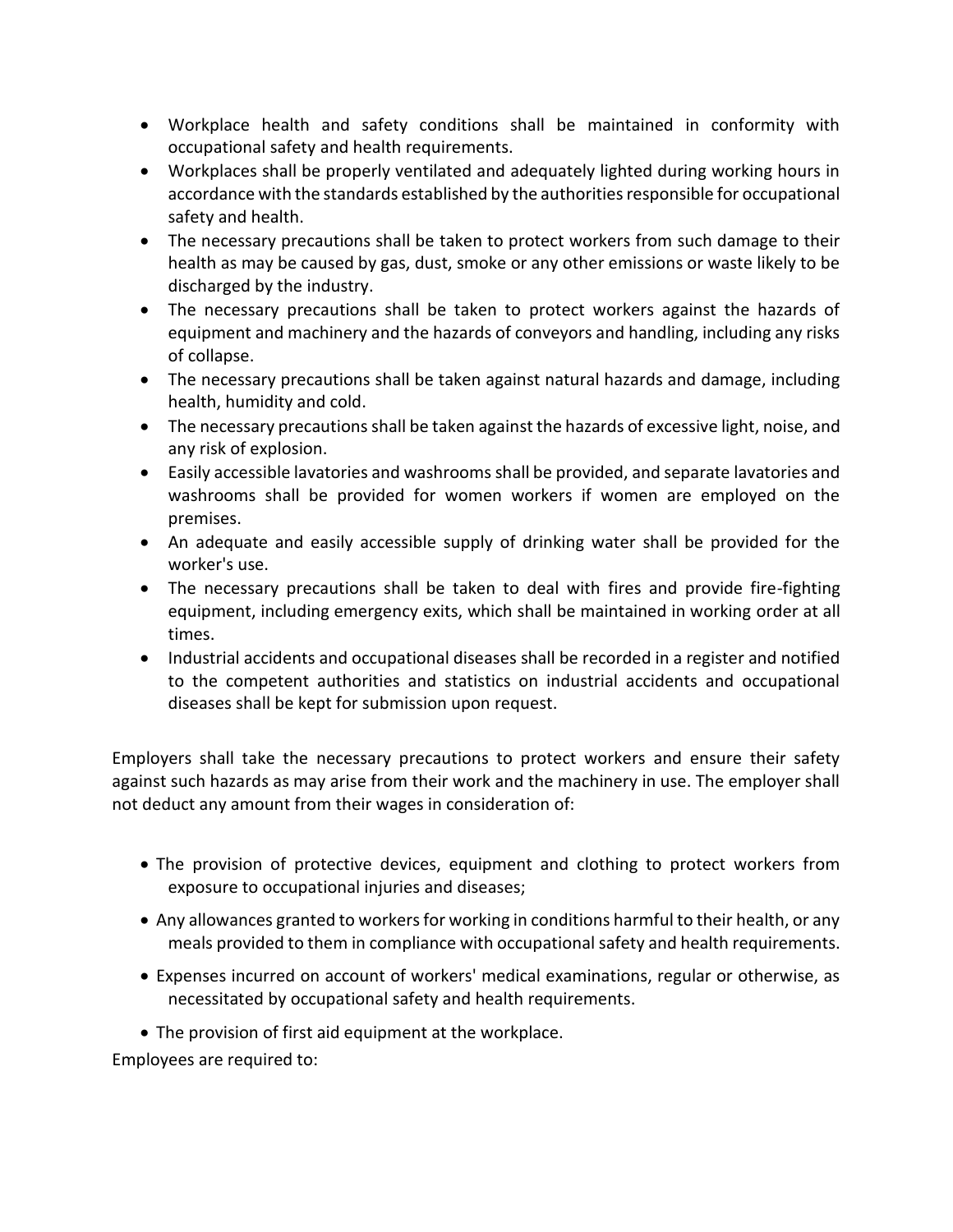- Maintain safe practices at work to avoid danger to the safety and wellbeing of the employee and co-workers, which may be caused by inattentiveness to safety and security measures.
- Assist the employer and co-workers in maintenance of measures designed to ensure health and safety in the workplace.
- Use safety equipment and protective gear as instructed in accordance with the training and education provided for use of such equipment and gear.
- Report to the employer any damage, loss of or destruction of protective gear or safety equipment.
- Inform the employer or his designated supervisor immediately of the occurrence of any incident, which the employee believes may cause danger and which the employee is unable to resolve.
- Inform the employer or his designated supervisor of any accidents or damage sustained at work or related to work.

# <span id="page-13-0"></span>**6. POLICIES AND PROCEDURES FOR MANAGEMENT OF LABOR ISSUES:**

This section sets out the mitigation measures that will be adopted by the project to address the risks mentioned in previous section, including those relating to specific risks to workers posed by COVID-19.

### **6.1 Terms of Employment**

#### **Wages and Deductions:**

The minimum wage payable to a worker shall be as follows:

- Direct Labor for the IP's staff and Consultants remuneration is in accordance with the contracts of employment. The monthly remuneration will be set to be in line with level of responsibilities.
- Contracted workers based on daily wages paid by the contractor to be in line with the current market rates paid for skilled, semi-skilled or unskilled labor. The daily rates could differ from one governorate to another; hence, it should be equivalent to the wages paid in the specific location.
- Community workers will be paid similar to the contracted workers in case of PWP, and as per LIWP operations manual in case of SFD . The approach in SFD's cash for works is a selftargeting mechanism which means the daily conditional cash amounts for each laborer (beneficiary) is lower than the market rate.

### **Overtime Work:**

Direct workers overtime rates are stipulated in the implementing partners internal policy which goes in line with national law regulations. Contracted workers and community workers will be paid based on delivery of specific assignments within a defined time, hence overtime is not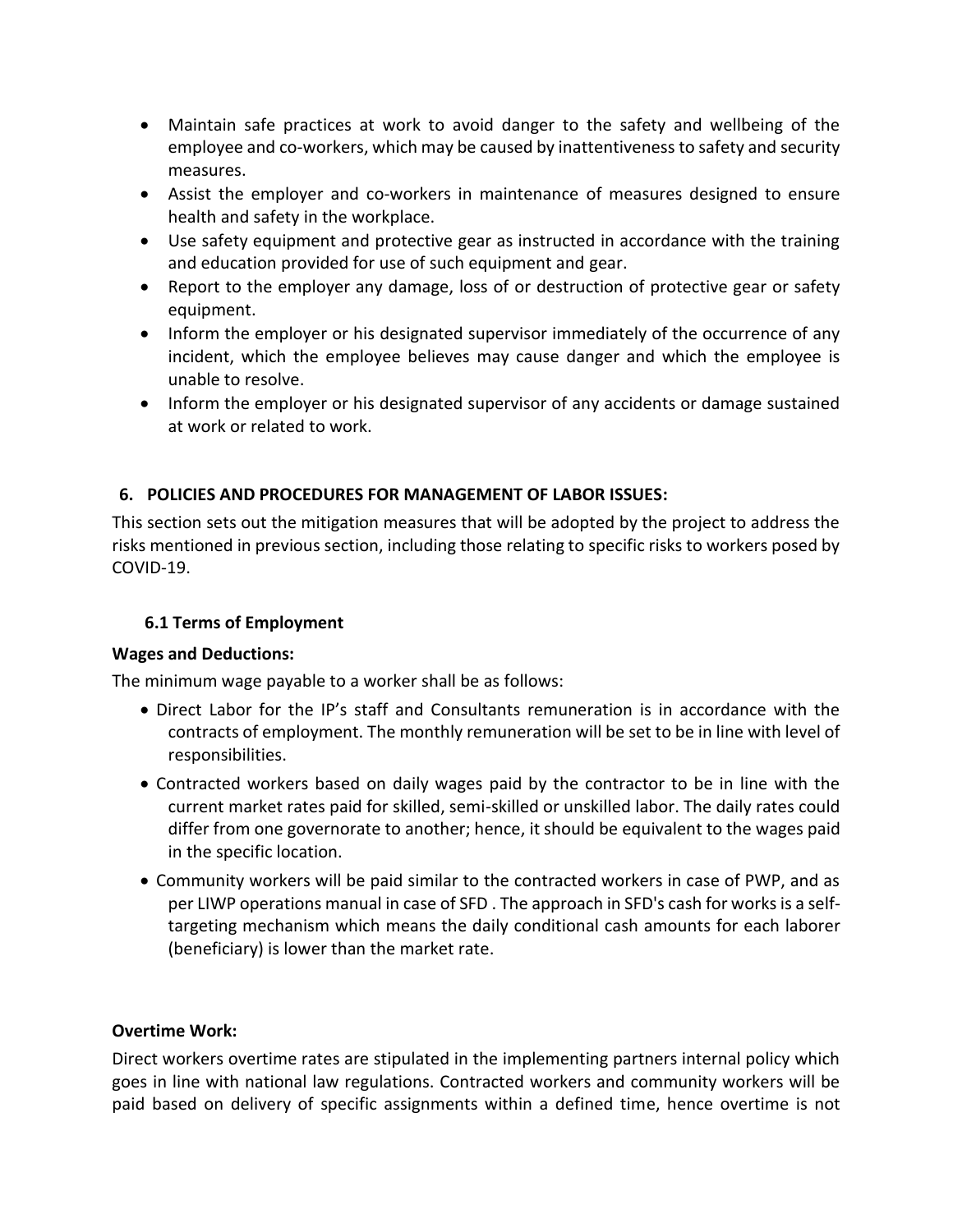relevant. Nevertheless, employees shall not be required to work overtime except unless this has been agreed in the employment agreement. Working hours, whether normal or overtime shall not exceed 12 hours per day.

#### **Gender and Social Inclusion**

To the extent possible, the ESPECRP will promote gender equality and the empowerment of women and seek to reduce gender inequalities in access to and control over resources and the benefits of development.

- Sub-projects will ensure that both women and men are able to participate meaningfully and equitably, have equitable access to project resources, and receive comparable social and economic benefits.
- Sub-projects will not discriminate against women or girls or reinforce gender-based discrimination and/or inequalities.
- Sub-projects will ensure precautionary measures are in place to prevent potential exposure of beneficiaries, workers, and affected people to sexual exploitation and abuse.
- Sub-projects will ensure precautionary and control measures are in place to prevent potential exposure of beneficiaries, workers, and affected people to health and safety hazards.

### **6.2 COVID-19 specific Occupational Health and Safety**

These provisions will apply for: **Direct workers, contracted workers, and community workers.**

- The health conditions of the workers will be assessed prior to engaging them in the Project, and sick workers will be refused entry to the office premises
- Entry/exit to site or the workplace will be minimized, and measures will be put in place to limit contact between workers and the community/public.
- Trainings for workers on hygiene and other preventative measures will be carried out, and a communication strategy for regular updates on COVID-19.
- Adjustments will be made to work practices to reduce the number of workers and increase social distancing.
- Procedure to follow if a worker becomes sick (following WHO guidelines), will be instituted and followed.
- Adequate supplies of PPE (masks); hand washing facility, soap and/or alcohol-based sanitizer, will be made available at the office premises/worksites.

While preparing the site-specific plans involving labor, the following guidance materials will be used:

- WHO IPC interim guidance: For guidance on infection prevention and control (IPC) strategies for use when COVID-19 is suspected.
- WHO interim guidance on use of PPE for COVID-19: For rational use of PPE
- WHO guidance getting your workplace ready for COVID-19: For workplace-related advice
- WHO interim guidance: For guidance on water, sanitation and health care waste relevant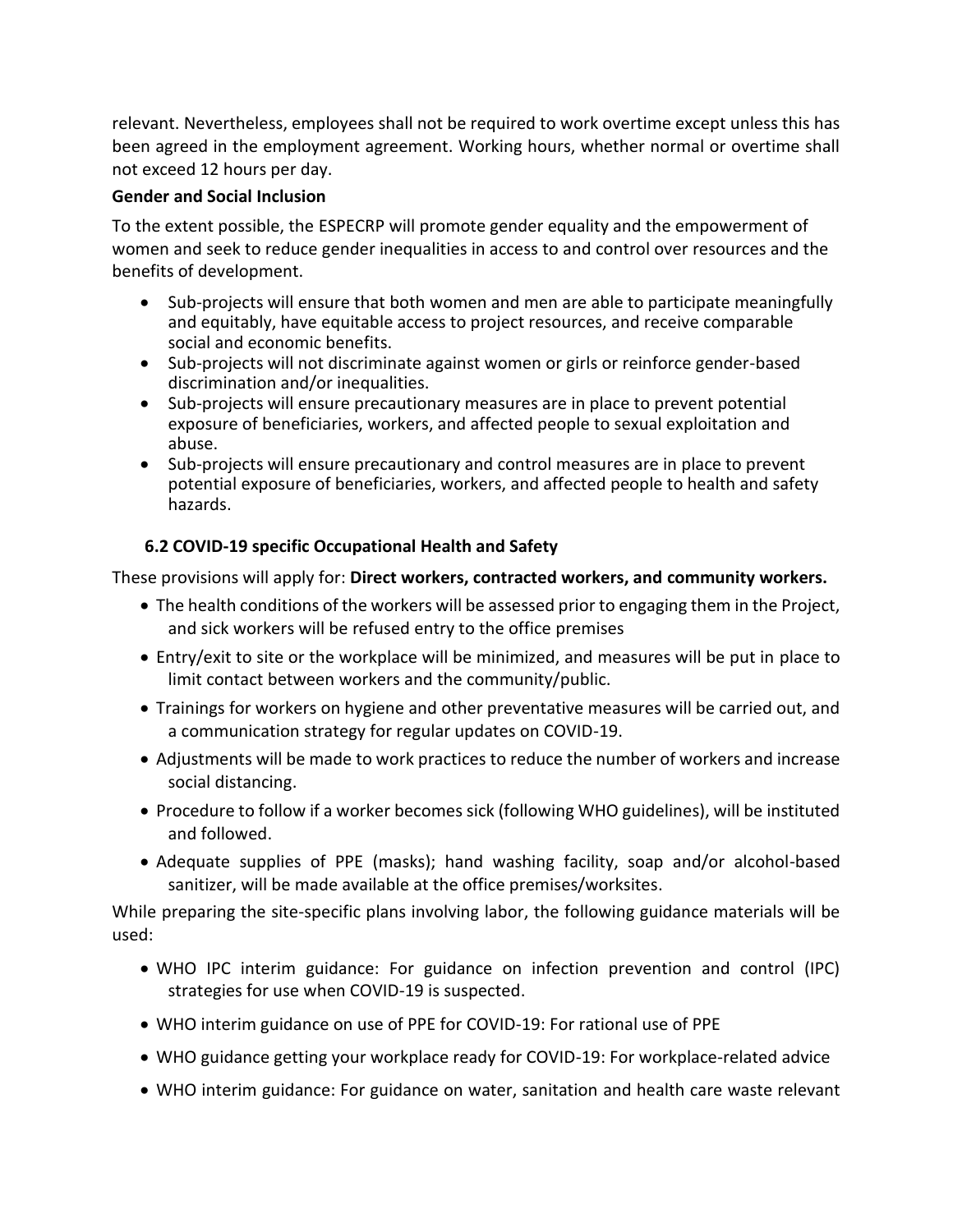to viruses, including COVID-19.

In addition, implementing partners will be required under the Environmental and Social Management Plan (ESMP) to ensure workers will use basic safety gears, receive basic safety training and other preventive actions as provided in the Project's Environmental and Social Management Framework (ESMF). Nevertheless, implementing partners will have to:

- Ensure that an appropriate level of management and resources are in place to comply with the occupational health and safety requirements,
- Provide visible commitment and leadership to occupational health and safety,
- Identify and evaluates risks and normalizes the activities (rules, instructions, and procedures),
- Analyze all incidents and accidents,
- Evaluate the indicators of OHS performance,
- Carry out the internal audits of OHS MS,
- Evaluate the OHS training requirements,
- Carry out the medical follow-up of the workers after incidents.

### **6.3 Age of employment**

These provisions will apply for: **Direct workers, contracted workers, and community workers.**

Minors under the age of 18 are prohibited from engaging in any kind of employment. Hence documentary evidence (passport, identity card or birth certificate) of all workers prior to involving them on activities of the project, shall be verified.

### **6.4 Community Workers**

Community workers are members of the community who are recruited by the contractor as skilled or unskilled workers to work in the providing the community asset. As the ESPECRP objectives include providing temporary employment and economic opportunities for the vulnerable communities, the Project defined a minimum of 50% of labor to be recruited from the local communities. These workers are recruited by the contractor based on Daily Wages as per the current local market rates. Implementing partners will ensure workers are provided the necessary Insurances, OHS Measures, Emergency Response Plans for accidents to ensure their protection. The Contractor is encouraged to recruit women labor from the community to the extent possible for work and timings that are suitable for female workers. The contractor will not perform any sort of discrimination in recruiting workers from the local communities and will include IDPs and marginalized groups if any within the communities.

### <span id="page-15-0"></span>**7. RESPONSIBLE STAFF**

The ESPECRP will be implemented jointly by the United Nations Development Program (UNDP) and the United Nations Children's Fund (UNICEF) in partnership with two national implementing partners – the Social Fund for Development (SFD) and the Public Works Projects (PWP) for their respective components. The project will include four main components, namely: (Component 1)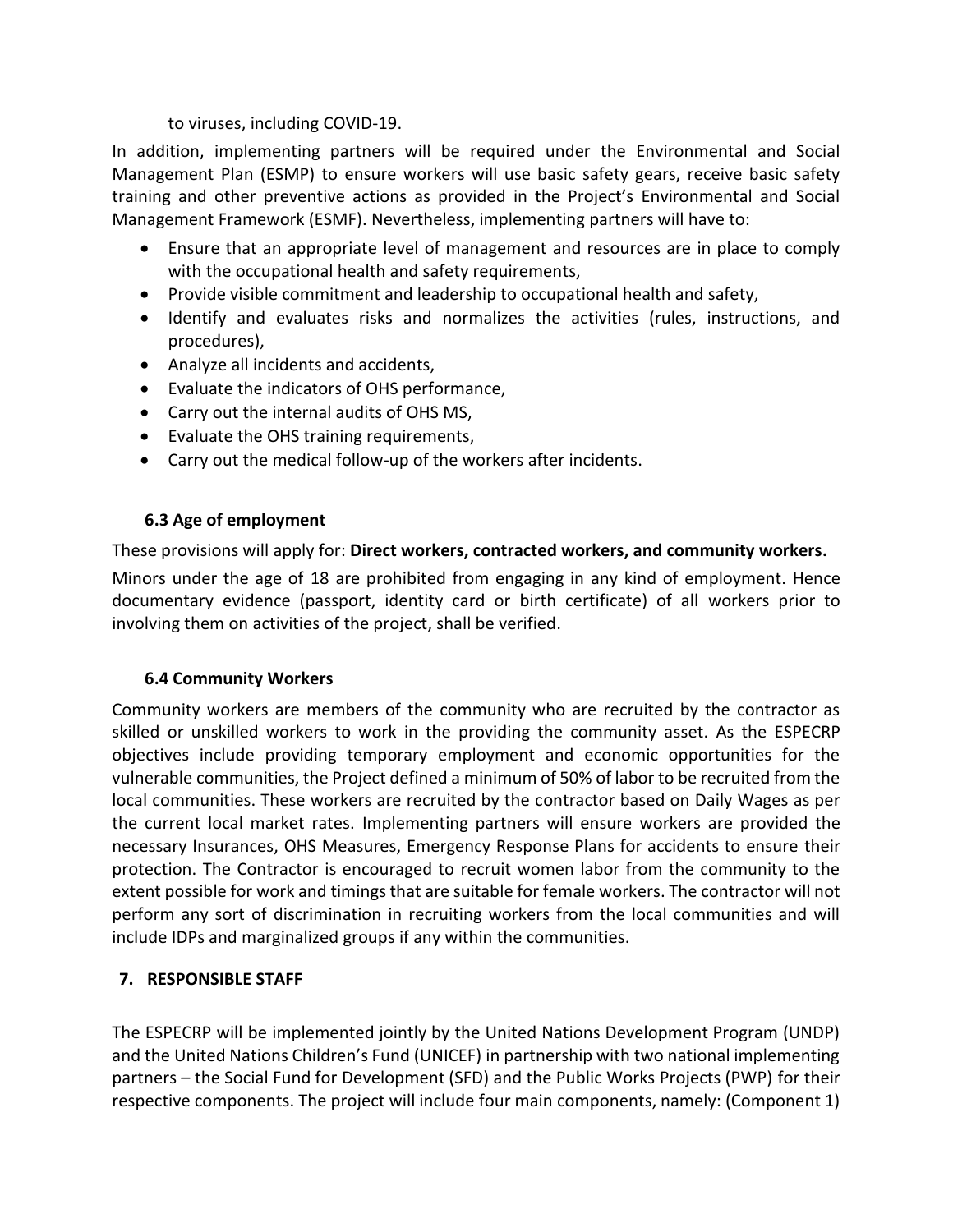Cash Transfers, including (a) Unconditional cash transfers to SWF beneficiaries; (b) Cash for Nutrition (CfN); (Component 2) Labor Intensive Works and Economic Opportunities, including (a) Cash for Work; (b) Community Assets; (c) Economic Opportunities and Food Market Resilience; (Component 3) Project Management, Monitoring, Evaluation and Capacity Building of National Institutions; and (Component 4) Continency Emergency Response.

The project covers the districts of the 22 governates that have high levels of distress index and most poor communities, women and children with malnourished and non-SWF beneficiary households. For the Unconditional Cash Transfer subcomponent, implemented by UNICEF, the project uses the pre conflict beneficiary list of the SWF CT program.

### • **Engagement and management of project workers**

UNDP will supervise and support the implementing partners (SFD, PWP) to carry-out project specific tasks. The implementing partners management is responsible for employing project workers, and to ensure that all labor measures taken at sites where sub-project activities are implemented. UNDP and its implementing partners are responsible to:

- o Apply this labor management procedure to direct workers,
- $\circ$  Update this Procedure when necessary in the course of preparation, development and implementation of the Project,
- $\circ$  Ensure that this labor management procedure is applied to community workers,
- $\circ$  Maintain records of recruitment and employment process of direct workers,
- o Monitor that occupational health and safety standards are met at workplaces in line with national occupational health and safety legislation,
- o Monitor training of the project workers on OHS,
- $\circ$  Develop, and implement workers' grievance mechanism and address the grievance received from the direct, contracted and sub-contracted workers, and community workers.
- o Sign a Code of Conduct with all workers.

# • **Engagement and management of contractors/subcontractors**

Implementing partners staff in their capacity at head office and branch offices will be responsible for engagement and management of contractors. The field staff are assisted by Supervisory Consultants, and technical engineer, and safeguards focal point in branch for the management of contractors and workers, ensuring compliance and monitoring of activities and providing labor instructions on safety and security. Contractors will be responsible for the following:

- $\circ$  Comply with OHS mitigation measures included in the ESMF and this labor management procedure. These measures will apply to contracted and subcontracted workers,
- o Maintain records of recruitment and employment process of contracted and community workers,
- $\circ$  Clearly communicate job tasks and employment conditions to contracted and community workers,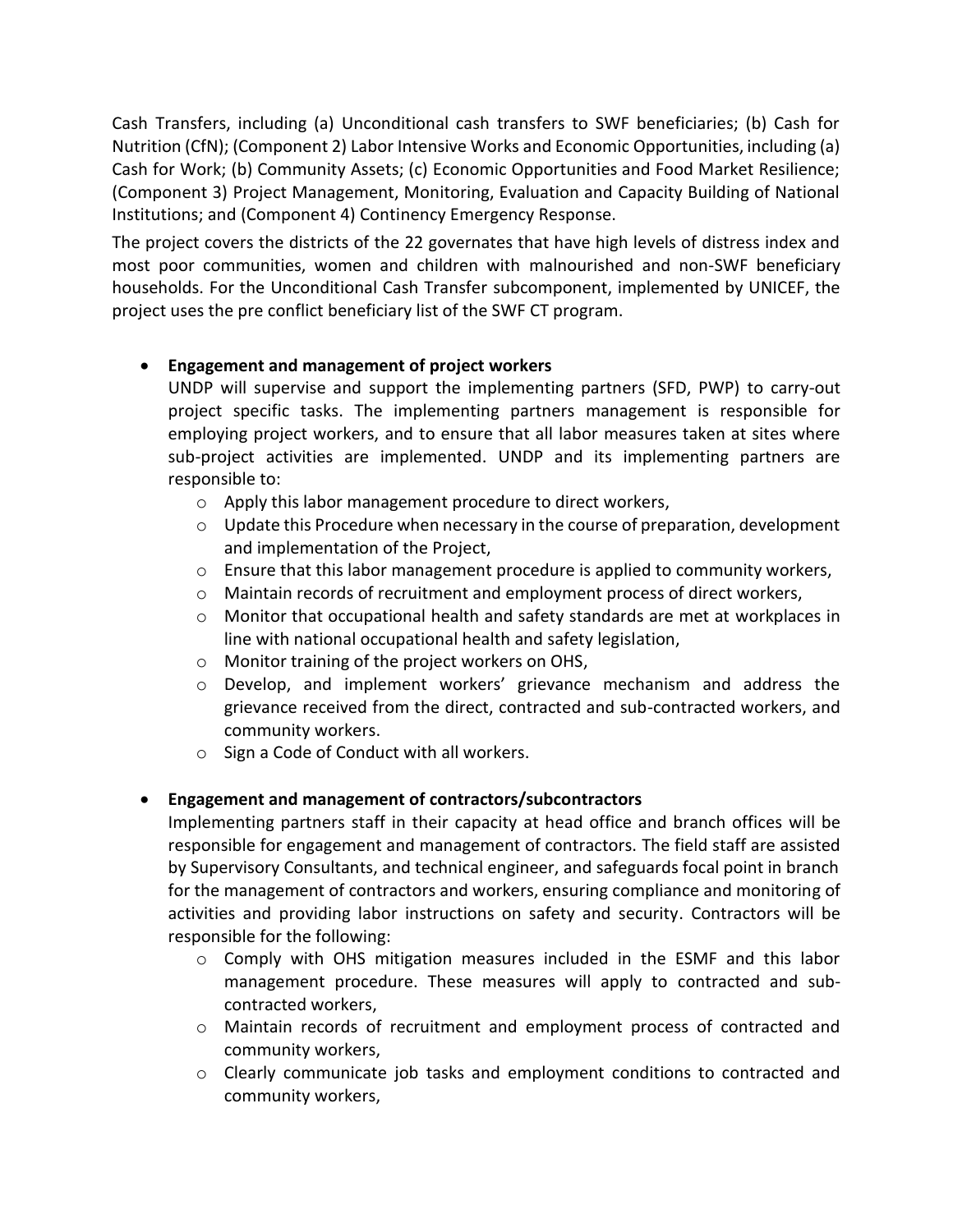- $\circ$  Have a system for regular review and reporting on labor, and occupational safety and health performance,
- $\circ$  Deliver regular induction (including social induction) and HSE training to employees.

# • **Occupational health and safety (OHS)**

The implementing partners OHS Focal Point at Head Office is responsible for ensuring compliance with all OHS measures. The monitoring in the field is through the Branch Office managers, Branch Office safeguards focal point and individual site focal point for daily monitoring.

#### • **Training of workers:**

The implementing partners OHS Focal Point assisted by the Branch Office and Site focal points are all in-charge of training workers on OHS through formal training as well as Toolbox Training and SEA/SH awareness.

#### • **Addressing worker grievances**

Workers' complaints will be resolved mainly in the field by the supervisor consultants, technical engineer through the GM procedure, branch office managers and, when necessary, raised to senior management for ensuring fair solution is reached.

### <span id="page-17-0"></span>**8. GRIEVANCE MECHANISM (GM)**

UNDP is committed to address complaints through a dedicated Grievance Mechanism (GM) that supports the project-affected people and UNDP's partners and others to collaboratively address grievance, risks complaints and disagreements related to social, environmental and OHS impacts and standards. UNDP with its partners adhere to follow-up and respond immediately to any urgent complaints, if possible. However, the maximum agreed time limit by SFD and PWP is between 15-30 days. The project partners (UNDP, SFD, PWP, TPM and WB) will discuss a common Management Information System (MIS) that allow to analysis and improve the grievance, complaints, accidents and reporting mechanisms, with high confidentiality and anonymity considerations. The project partners have designated staff with expertise in safeguard, gender, GBV and confidentiality, in additional to the Third Monitor Party (TPM) conducts its quarterly report from the local communities and beneficiaries.

UNDP with its implementing partners have designated gender and GBV focal points to follow-up and monitor the project impacts and safeguard the community and affected groups from gender discrimination and GBV risks.

A complaint in the GM ensures stakeholders can express dissatisfaction about the standard or quality of the Responsible Party's activities. Additionally, it allows identification of any negative and lack of actions taken by either of the Responsible Party or their partners that directly or indirectly cause distress to the affected beneficiary or any other party. The project GRM is managed by PWP and SFD, who have grievance mechanisms in place. UNDP will work with PWP and SFD to assess the effectiveness of existing GRMs and work to address capacity, accessibility, transparency, gaps, etc. The GRM will not impede access to judicial or administrative remedies as may be relevant or applicable and will be readily accessible to all stakeholders at no cost and without retribution. Complainants may also opt to use judicial procedures or arbitration.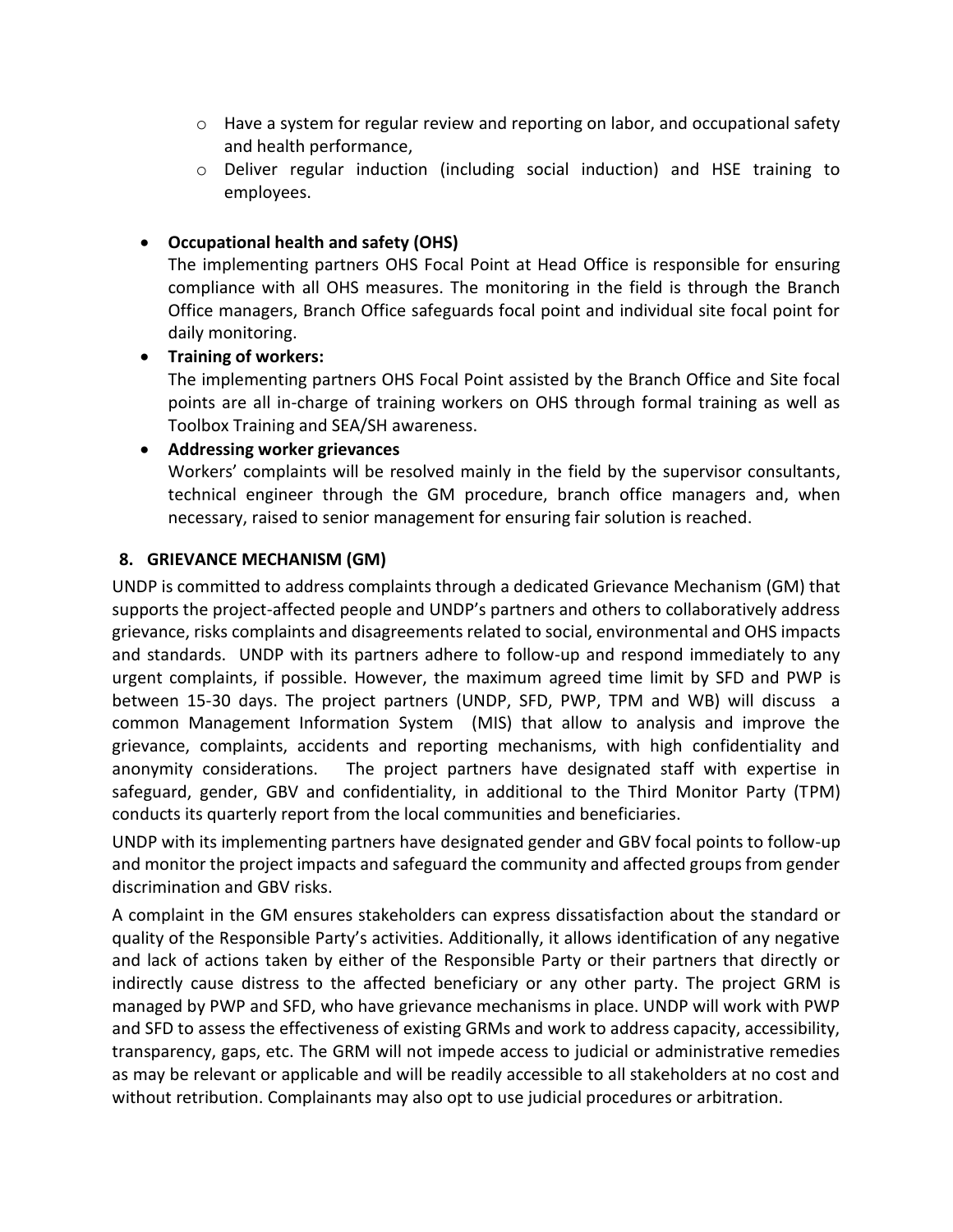The SRM provides a way for UNDP to address these situations systematically, predictably and transparently.

### **UNDP's SRM is intended to:**

- Improve environmental and social outcomes for local communities and other stakeholders affected by UNDP projects;
- Enhance UNDP's ability to manage risks related to its Social and Environmental Standards, in order to avoid or mitigate social and environmental impacts;
- Ensure that UNDP responds to the concerns of project stakeholders with regards to social and environmental risks and impacts;
- Ensure feedback and operational learning from the SRM, by integrating SRM requests, responses and results into UNDP's results-based management, quality assurance processes;
- Submission monthly report on GM by the two responsible parties to UNDP and the issues of complaints and duration of HCM are monitored by UNDP and TPM;
- Reflect and advance best practices among social and environmental grievance resolution processes to be a regular, integrated part of project management; and
- UNDP will hire TPM to develop a MIS system and on hotline calling centre to receive any complaints in addition to responsible partners MIS systems.

### <span id="page-18-0"></span>**8.1 Project-Level Grievance Mechanism**

During the design, construction and implementation of any sub-project, a person or group of people may perceive or experience potential harm, directly or indirectly due to the project activities. The grievances that may arise can be related to social issues such as eligibility criteria and entitlements, disruption of services, temporary or permanent loss of livelihoods and other social and cultural issues. Grievances may also be related to environmental issues such as excessive dust generation, damages to infrastructure due to construction related vibrations or transportation of raw material, noise, traffic congestions, decrease in quality or quantity of private/ public surface/ ground water resources during irrigation rehabilitation, damage to home gardens and agricultural lands, etc.

Should such a situation arise, there must be a mechanism through which affected parties can resolve such issues in a cordial manner with the project personnel in an efficient, unbiased, transparent, timely and cost-effective manner. To achieve this objective, a Grievance Mechanism has been included in the ESMF and SEP for this project.

The Grievance Mechanism:

- a. provides a legitimate process that allows for trust to be built between stakeholder groups and assures stakeholders that their concerns will be assessed in a fair and transparent manner;
- b. allows simple and streamlined access to the Grievance Mechanism for all stakeholders and provide adequate assistance for those that may have faced barriers in the past to be able to raise their concerns;
- c. provides clear and known procedures for each stage of the Grievance Mechanism process, and provides clarity on the types of outcomes available to individuals and groups;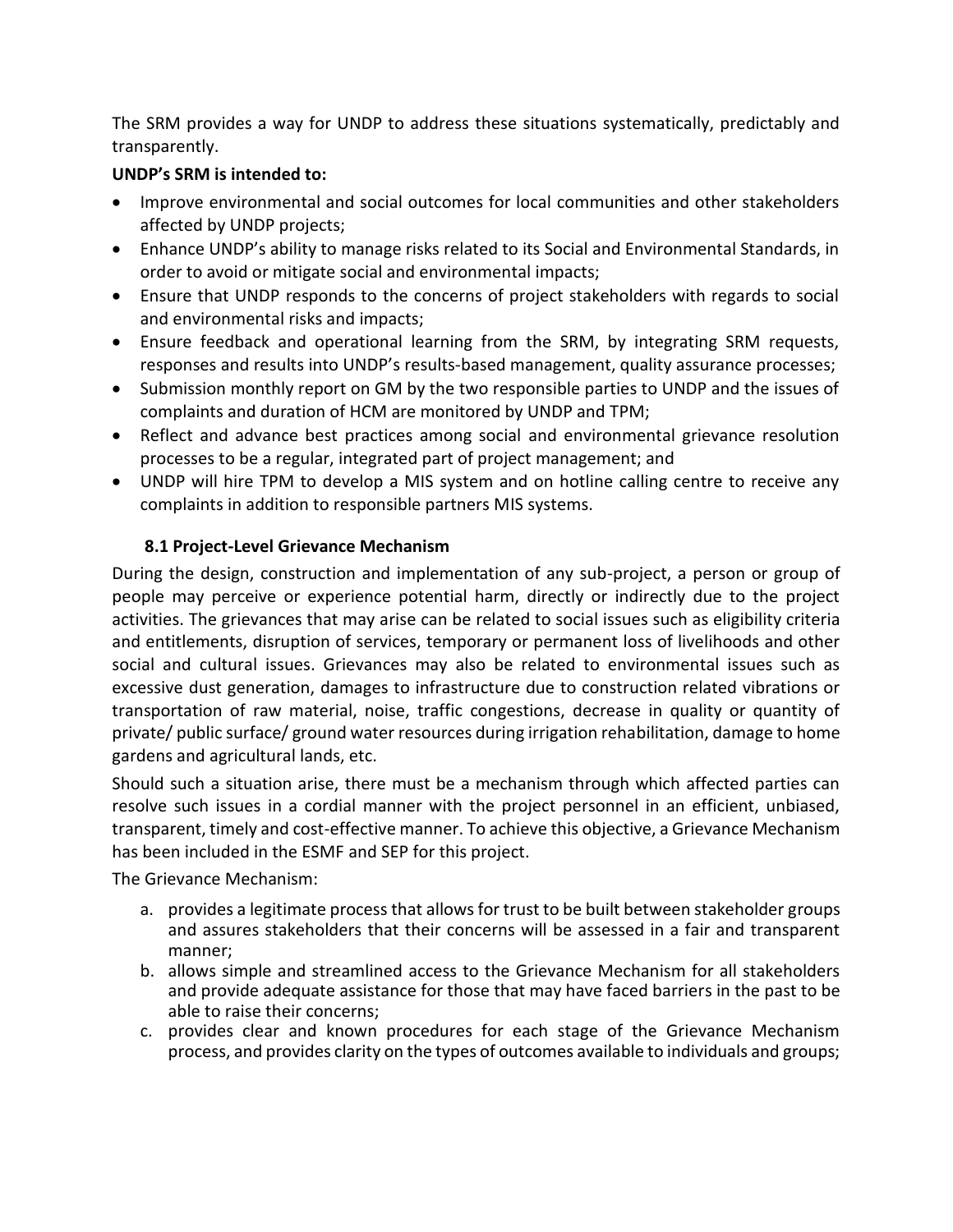- d. ensures equitable treatment to all concerned and aggrieved individuals and groups through a consistent, formal approach that, is fair, informed and respectful to a concern, complaints and/or grievances;
- e. provides a transparent approach, by keeping any aggrieved individual/group informed of the progress of their complaint, the information that was used when assessing their complaint and information about the mechanisms that will be used to address it; and
- f. enables continuous learning and improvements to the Grievance Mechanism. Through continued assessment, the learnings may reduce potential complaints and grievances.

The GM will be gender- and age-inclusive and responsive and address potential access barriers to women, the elderly, the disabled, youth and other potentially marginalized groups as appropriate to the Project. The GM will not impede access to judicial or administrative remedies as may be relevant or applicable and will be readily accessible to all stakeholders at no cost and without retribution.

Information about the Grievance Mechanism and how to make a complaint and/or grievance must be communicated during the stakeholder engagement process and placed at prominent places for the information of the key stakeholders.

The implementing partners may have a separate reporting system for GM issues. However, community workers (workers for PWP and SFD sub-projects) will use the project GRM. The contracted workers of community contractors would also use the project GRM. MSME workers and women trainers and beneficiaries will use SFD GRM.

All complaints and/or grievances regarding social and environmental issues can be received either orally (to the field staff), by phone, in complaints box or in writing to the UNDP, PWP or SFD. A key part of the grievance mechanism is the requirement for the Project Management Team and construction contractor to maintain a register of complaints and/or grievances received at the respective project site offices, this includes grievances from workers. The following information will be recorded:

- a. time, date and nature of enquiry, concern, complaints and/or grievances;
- b. type of communication (e.g. telephone, letter, personal contact);
- c. names contact address and contact number.
- d. anonymous complaints are also registered, investigated and solved
- e. response and review undertaken as a result of the enquiry, concern, complaints and/or grievances; and
- f. actions taken and name of the person taking action.

The project GM is managed by PWP and SFD, who have a grievance mechanism in place. UNDP will work with the Responsible Parties to assess the effectiveness of existing GM and work to address capacity, accessibility, transparency, gaps, etc.

### <span id="page-19-0"></span>**8.2 Redress the Grievance and Informing the Persons**

UNDP/SFD/PWP aim to redress the grievances in a short period of time. The grievances of each person shall be evaluated with a fair and objective and approach. In all circumstances, the grievances are followed until all appropriate remedies are tried. The person will be provided with information about the resolution and asked for feedback. Also, anonymous grievances will be addressed in the Project. The grievances related to exploitation of female workers, including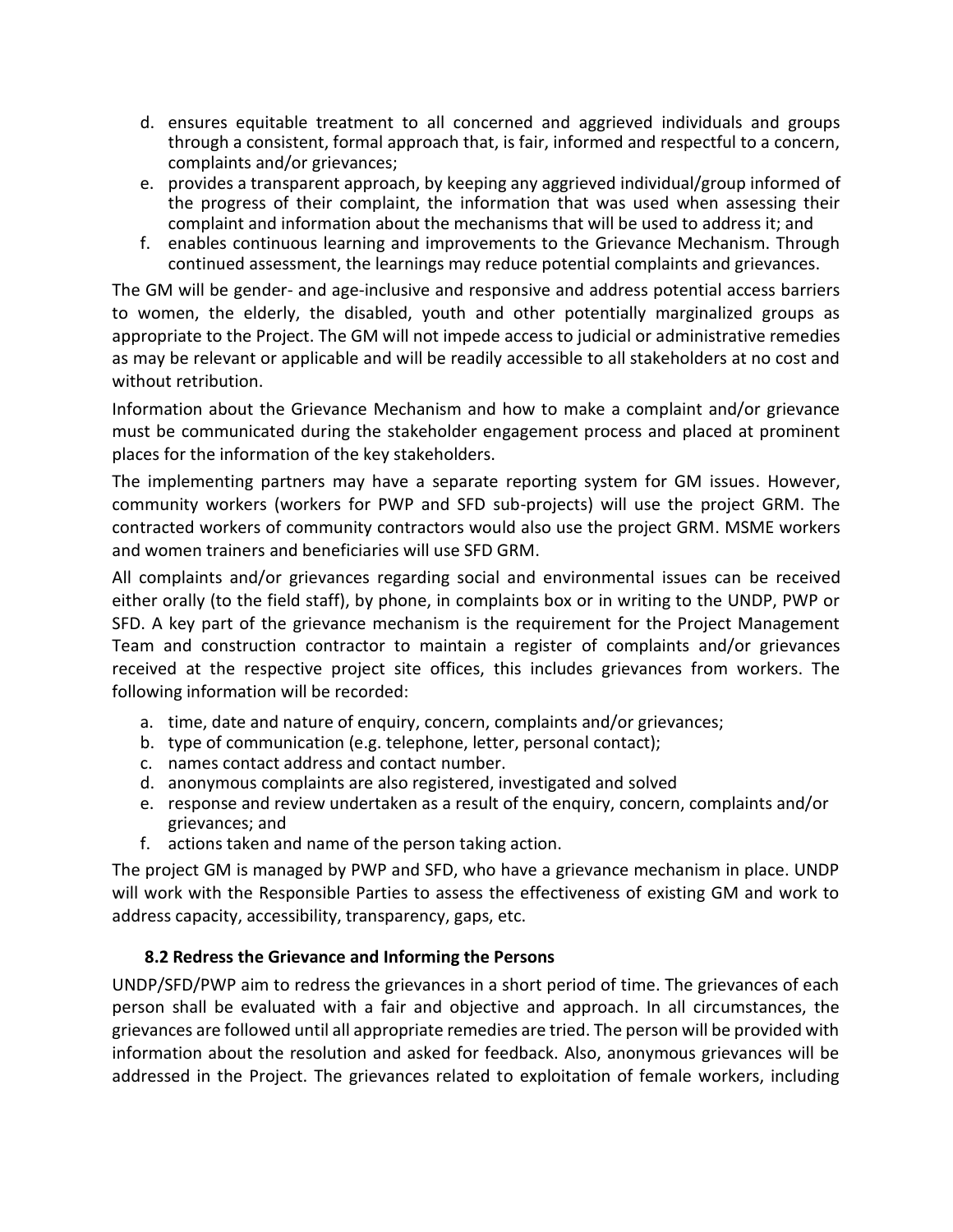sexual harassment and abuse, GBV at the workplace and unfair treatment will be prioritized to take actions.

The Project Manager, Field Coordinator, Safeguard Specialist and Communication Specialist, as appropriate, shall be responsible for taking appropriate action in cases in which there is reason to believe that any right has been violated. The appropriate designated authorities will be informed about investigations into cases of Gender-based Violence, and of the action taken as a result of such investigations. All grievances and feedbacks will be handled with a fair and objective approach. Transparency and accessibility are also two main concerns of this redress mechanism. In addition, the number, frequency, topics of grievances and feedbacks will be analyzed and reported periodically to the related units and administrative level. Based on these detailed reports, the most frequently addressed issues are identified, and improvement activities are initiated.

### <span id="page-20-0"></span>**9. Contractor Management**

Several services will be provided within the project to achieve project goals and to manage the project activities as appropriate. These services are software development, IT infrastructure development, server and database management, preparing training implementation plan and training documents, online training module development, investment planning, field works such as controlling workers on site, etc.

In the selection process of contractors, various criteria will be specified in tender documents such as previous works completed, previous experience, qualification of contractor's human resources, compliance in health and safety issues, precautions taken on child labor and forced labor employment. The measures to manage the contractor will be added in the contractor clauses in the bidding documents to ensure the legality. The clauses will include the mitigation measures for potential labor risks, the rights and wages of workers, terms and conditions of employment, insurance for workers and third party, gender rights, and grievance management procedures, safety requirements such as emergency plans including agreement with hospitals, contractor's safety supervision staff and PPEs provision. According to the selection criteria, the ones who comply the best will be selected as contractors.

The above-mentioned eligibility conditions and liability clauses are applied in case of national/traditional contractors while some of these cannot be applied to the community contractors – a secondary implementation modality by both SFD and PWP.

Community contractors means a mechanism implemented by SFD and PWP in performing developmental projects with the participation of local communities, this method includes conducting or managing contracts for the implementation of works and services with community contractors and other service providers such as builders, car drivers and professionals in order to complete a specific project. Therefore, the eligibility conditions for community contractors are less demanding (e.g., no condition of two years' experience and financial capability) and the liability is shared between them and the IP, particularly in conducting safeguard training and